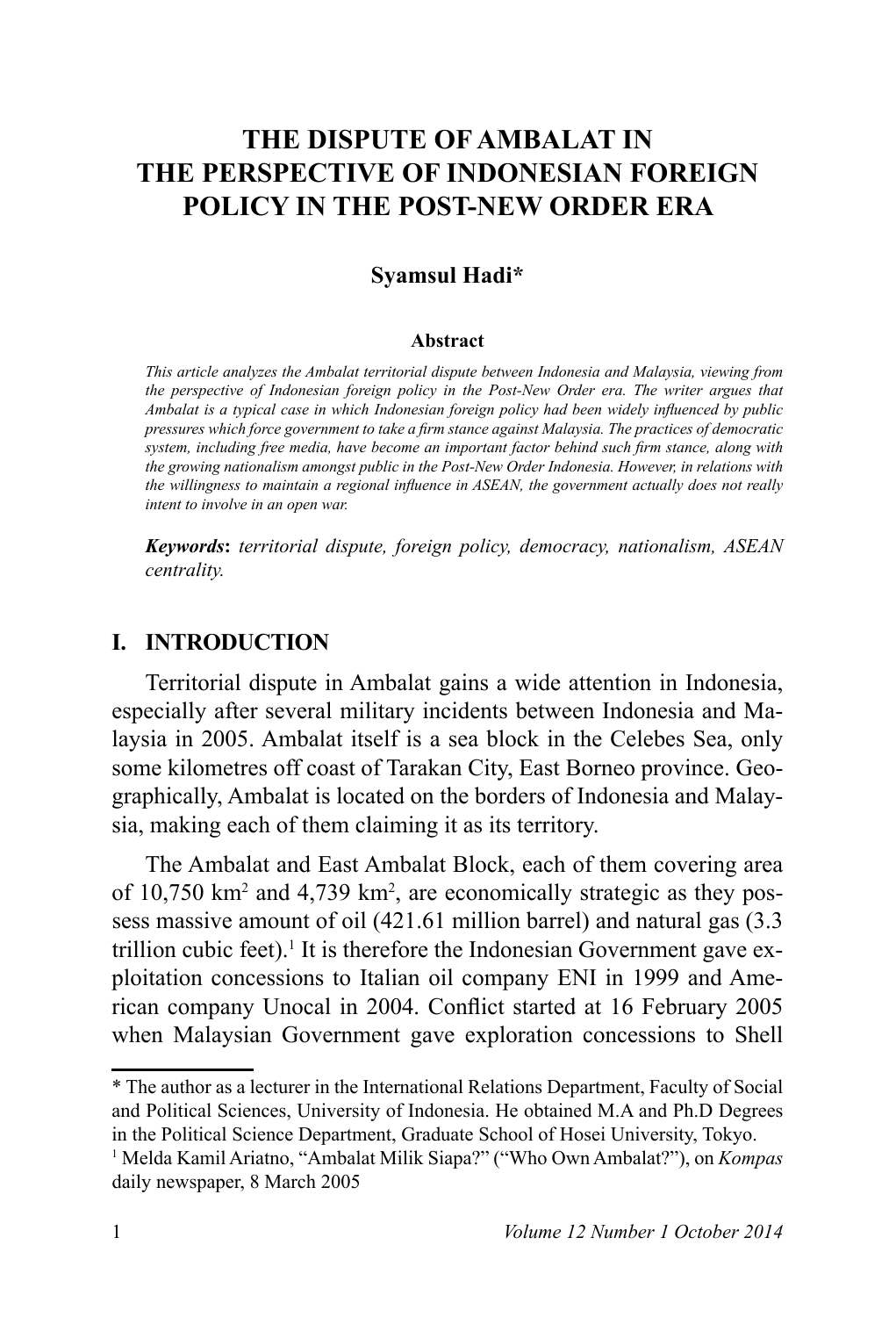(British/ Dutch company).

Unfortunately, both Indonesia and Malaysia responded the issue by military might. After Malaysia rejected Indonesian diplomatic note, tension consecutively rouse. At 3 March 2005, Malaysian Super King Aircraft crossed Indonesian border twice in the waters of Tarakan, East Borneo. This reconnaissance aircraft even crossed and manouvered over three Indonesian warship for 10 minutes (KRI Nuku, KRI Wiratno, and KRI Rencong), the latter was on task force duty on the waters. Indonesian government responded by building a lighthouse in Karang Unarang, a coral reef within the area appointed as a new basepoint after the lost of Sipadan and Ligitan Islands to Malaysia.

At 10 April 2005, tension reached its peak. Provocation between the two navies resulted in the colliding of Indonesian warship of KRI Tedong Naga and Malaysian KD Rencong for three times. The incident grew anxiety as they might get worse into a gunfire. If it was the case, in practice Indonesia and Malaysia would be in war.

Indonesian policy in Ambalat case is extraordinarily exceptional. After the pitfall of New Order in 1997-1998, there was no single border case resulting in mobilization of military might but Ambalat. Moreover, it is only the Ambalat case that warships performed dangerous manouvers and provocation nearly broke into a state of war.

Indonesian response here is different from, for example, its response to the Tanjung Berakit incident in the waters of Bintan, Riau Islands province, in August 2010. The incident involved the detention of 7 Malaysian fishermen by Riau Islands Officers of Marine and Fishery Affairs (the DKP) and 3 DKP officers by Malaysian water police. Far from military clash, both Indonesia and Malaysia resolved the case by diplomatic channel and clarification, in which both parties sent their 'custody' home.<sup>3</sup> The Ambalat is also different from Camar Bulan case

<sup>&</sup>lt;sup>2</sup> Yophiandi Kurniawan, "Protes Indonesia atas Ambalat" ("Indonesia Protests on Ambalat"), last modified at 27 February 2005, retrieved from http://www/tempointeraktif.com/hg/nasional/2005/02/27/brk,20050227,id.htm at 28 August 2013, 05:22 PM

<sup>&</sup>lt;sup>3</sup> "Insiden Tanjung Berakit Tidak Bisa Diproses Hukum" ("Tanjung Berakit Incident Cannot Be Legally Processed"), last modified at 17 August 2010, retrieved from http:// www.antaranews.com/berita/216617/insiden-tanjung-berakit-tidak-bisa-diproses-hu-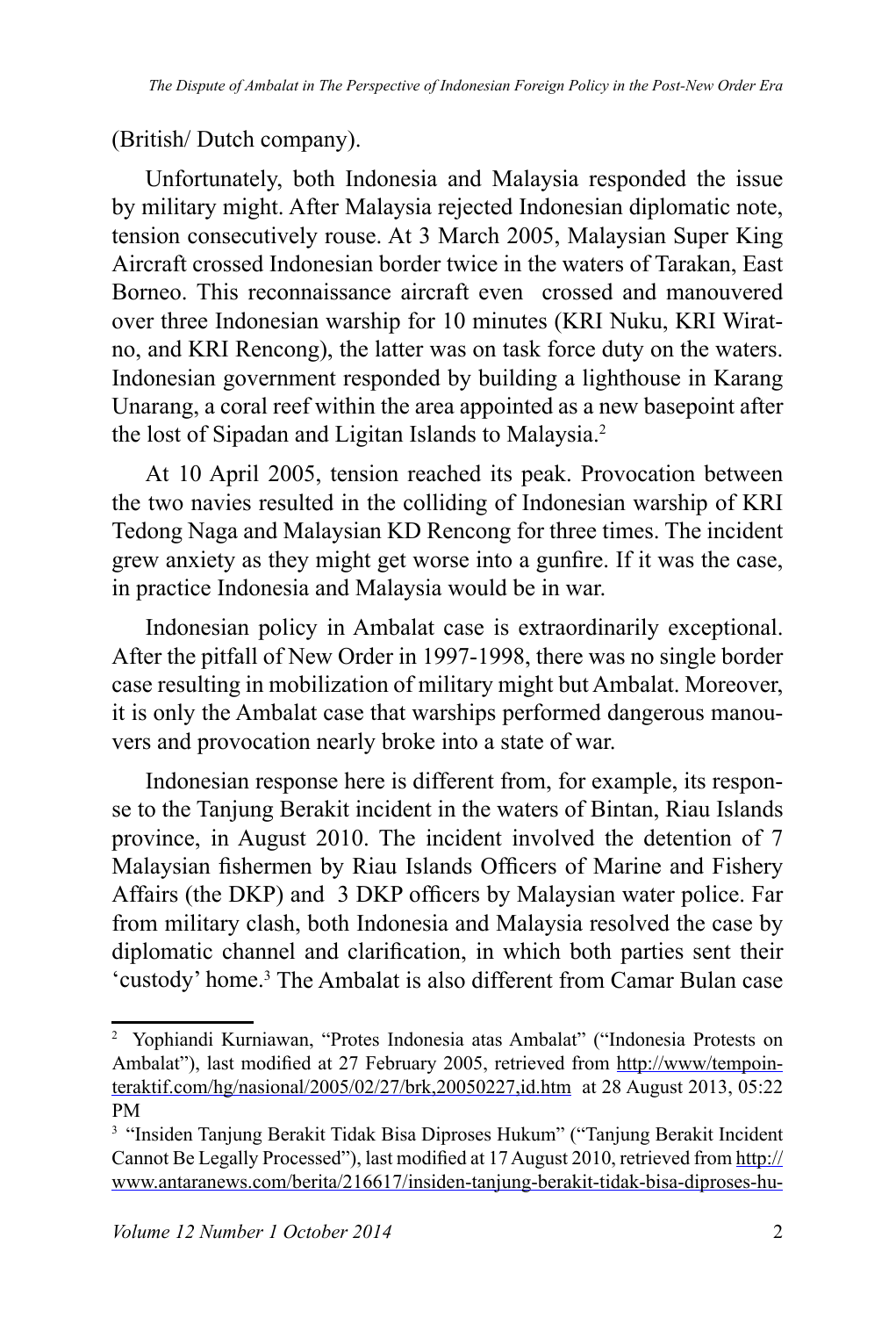in the borders of West Borneo in October 2011. The incident involved allegation that Malaysia removed border markers to Indonesian side, yet it ended with no military manner. Response to Ambalat case is far from what Indonesian public continuously accuses their government stances to Malaysia of being indecisive, too lenient, hesitant, and compromised.<sup>4</sup>

Therefore, it is important to learn on Indonesian policy toward Ambalat dispute. Indonesian firm stances here, as a foreign policy, show that there is a special treatment unfound in any other border cases. The paper seeks to identify factors affecting this particular Indonesian policy. Some questions brought here are: (1) How to explain Ambalat dispute from the perspective of foreign policy decision making in the post-New Order Indonesia?; and (2) What kind of factors influencing Indonesia's firm behavior on the case?

This article consists of several parts. First, the dynamics of Indonesia-Malaysia relations would be highlighted, especially on the 'emotional' element influencing the two countries' sentiment. Second. Ambalat dispute is put in the domestic context of Indonesian foreign policy decision making, especially in regards to the flourishing nationalism and democratization in the post-New Order Indonesia. Third, it discusses the significance of Ambalat to the direction of Indonesia's post-New Order foreign policy, namely the "ASEAN Centrality" principle. Fourth, this paper would end with conclusion.

## **II. EMOTIONAL RELATIONS BETWEEN INDONESIA AND MALAYSIA**

Indonesia-Malaysia relations, although belong to the same cultural and racial lineage (widely known as *negara serumpun*), do not always go smooth. Both harmony and conflict draw pictures of relations among

kum at 30 August 2013, 08:00 PM

<sup>4</sup> Pinckey Triputra, "Inferioritas Indonesia: *Framing Analysis* Hubungan Indonesia dan Malaysia dalam Media" ("Indonesian Inferiority: Framing Analysis on Indonesia-Malaysia Relations on the Media"), in Evi Fitriani (*ed.*), *Hubungan Indonesia-Ma*laysia dalam Perspektif Sosial, Budaya, Negara, dan Media: Kasus Perbatasan dan Pekerja Migran (Indonesia-Malaysia Relations in Social, Cultural, State, and Media *Perspective: Border Issues and Migrant Workers*) (Jakarta: UI Press, 2012), p. 192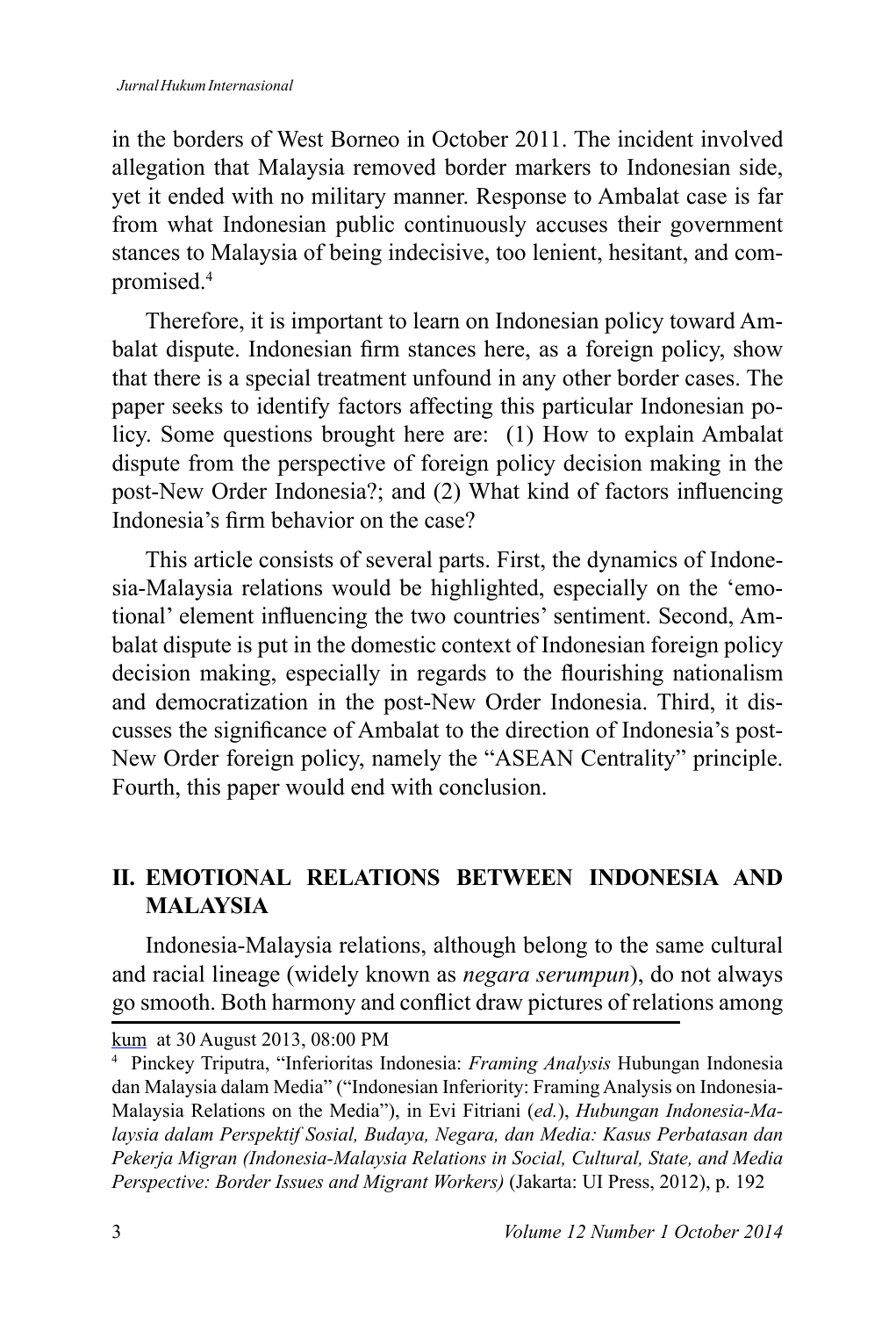the two countries, spanning from annexations, territorial disputes and regional arrangement to economic relations and cultural claims. On certain extent, it is safe to say that rivalry among neighboring countries, like Japan and China, is continuously existed between Indonesia and Malaysia.

Historically, as two sovereign nations, Indonesia and Malaysia started their relations in harmonious manner. In the early Malaysian independence (1957), Indonesia was the first country outside the commonwealth nations to establish its representative office. A year later, both countries also signed the Treaty of Friendship and Cultural Agreement, which became the Malaysian first friendship agreement after its independence.<sup>5</sup>

Paddles on both countries relations started to appear in the first half of 1960s. Indonesia-Malaysia relations reached its lowest point when Indonesian president at the time, Soekarno, launched politics of *Konfrontasi* with Malaysia in the early 1960s. In the meantime, Indonesia felt insecure with Malaysia's attempt to integrate Singapore, Serawak, Sabah, and Brunei into its federation. Growing with past background of continuous confrontation with ruling colonials, President Soekarno alleged Malaysia as 'agent of neocolonialism' aiming to annex regions which should claim self-determination status. He was clearly suspicious on British manouver behind Malaysia's action. Soekarno, underlining the importance of anti-colonialism and anti-imperialism as his ultimate political goals, put Malaysia as target of his ambitious foreign policy. Soekarno even made the famous slogan *Ganyang* Malaysia (Crush Malaysia). Such charismatic Soekarno is surely in the heart of many Indonesians that the slogan is always raised in every conflict with Malaysia nowadays, including the Ambalat in the post-New Order era.

After Soekarno lost his power, harmonious relations started to flourish through the establishment of Association of Southeast Asian Nations (ASEAN) in the middle of 1960s. As both countries are its founding father, harmony in both countries are necessarily central to reach

<sup>&</sup>lt;sup>5</sup> Malaya-Indonesia Relations 31st August 1957 to 15th September 1963 (Kuala Lumpur: Jabatan Chetak Kerajaan, 1963), pp. 1-2, as cited in Evi Fitriani, "Evolusi Hubungan Indonesia-Malaysia" ("Evolution of Indonesia-Malaysia Relations"), in Evi Fitriani (ed.), *Op. Cit.*, pp. 21-22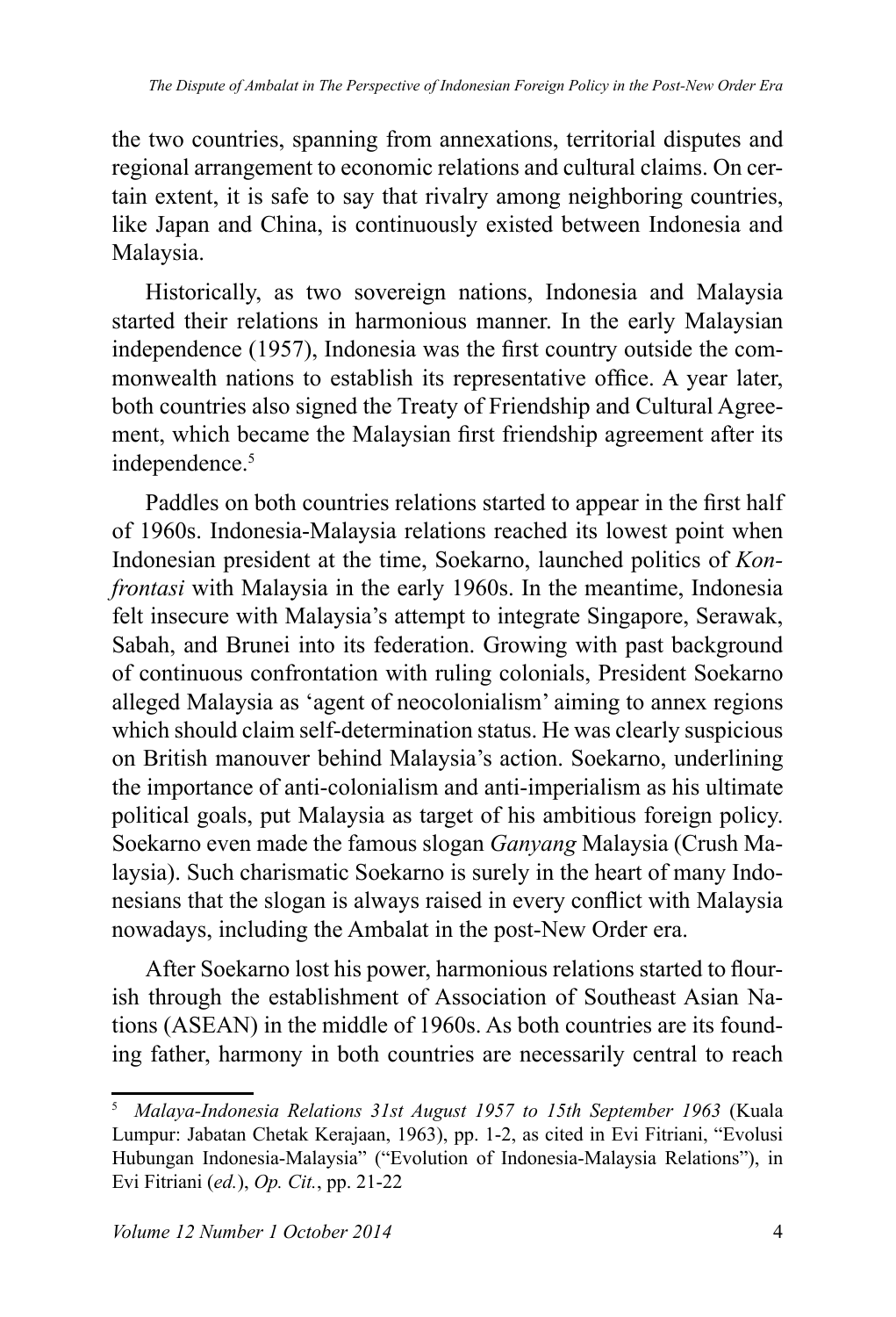ASEAN's ultimate goal of stable and peaceful region. Economically, both countries also started growing close ties. In 2005, trade in both countries reached US\$ 5.5 billion and in 2008, it even reached US\$ 15.3 billion.<sup>6</sup> After Singapore, Malaysia is Indonesia's largest trading partner in Southeast Asia. Malaysia also becomes source of foreign direct investment amounting to as much as US\$ 407.6 million in 2006.<sup>7</sup>

Among this growing interdependence however, Indonesia-Malaysia relations become too emotional as it comes to migrant worker issue. Tension in this sector is caused by development gap among the two countries. "The poor Indonesia" and "the rich Malaysia" have become both push and pull factors of workers migrating from the former to the latter. This becomes more complex as Indonesian workers can only access on uneducated or low skill jobs, such as plantation labors, construction workers, and housemaid. This turns to perception gap among the two countries, constructed as subordinate relations of 'labor' and 'employers'.<sup>8</sup> Thus, it is no wonder that there are so many cases such as abuses of labors by their employers, labors killing his/ her employers, and so on. The abuse of Indonesian female migrant worker Nirmala Bonat in 2004 and death sentence to 78 Indonesian workers in 2011 are some of the most refered cases to describe this emotional relations.

Another issues gaining tension is the unilateral claim of cultural product. As *negara serumpun*, it is no wonder that there are cultural similarities among the two countries, such as traditional song, clothes, dances, foods, and so on. However, there are growing perceptions that Malaysian arrogantly uses those cultural symbol for their own sake. In 2007, Indonesian medias constructed that Malaysian unilaterally recognized the *Rasa Sayange* song (from Indonesian province of Moluccas), *Reog* dance (from Ponorogo, East Java), and *Batik* clothes (from Java

 $^6\,$  Statistik Perdagangan Luar Negeri Indonesia, Ekspor, Jilid I 2006 (Indonesian For*eign Trade Statistics, Export, Part I 2006*) (Jakarta: BPS, 2006), p. xiv and Statistik Perdagangan Luar Negeri Indonesia, Ekspor 2008, Jilid I (Indonesian Foreign Trade *Statistics, Export 2008, Part I)* (Jakarta: BPS, 2008), p. xiv

<sup>&</sup>lt;sup>7</sup> Retrieved from www.bkpm.go.id at 16 April 2013, 7.00 AM

<sup>8</sup> Syamsul Hadi, "Persoalan Tenaga Kerja Indonesia di Malaysia dan Pentingnya Reorientasi Pembangunan Ekonomi Indonesia" ("Indonesian Migrant Worker Issues and The Importance of Reorientation on Indonesian Economic Development"), in Fitriani (ed.), *Op.* Cit., p. 75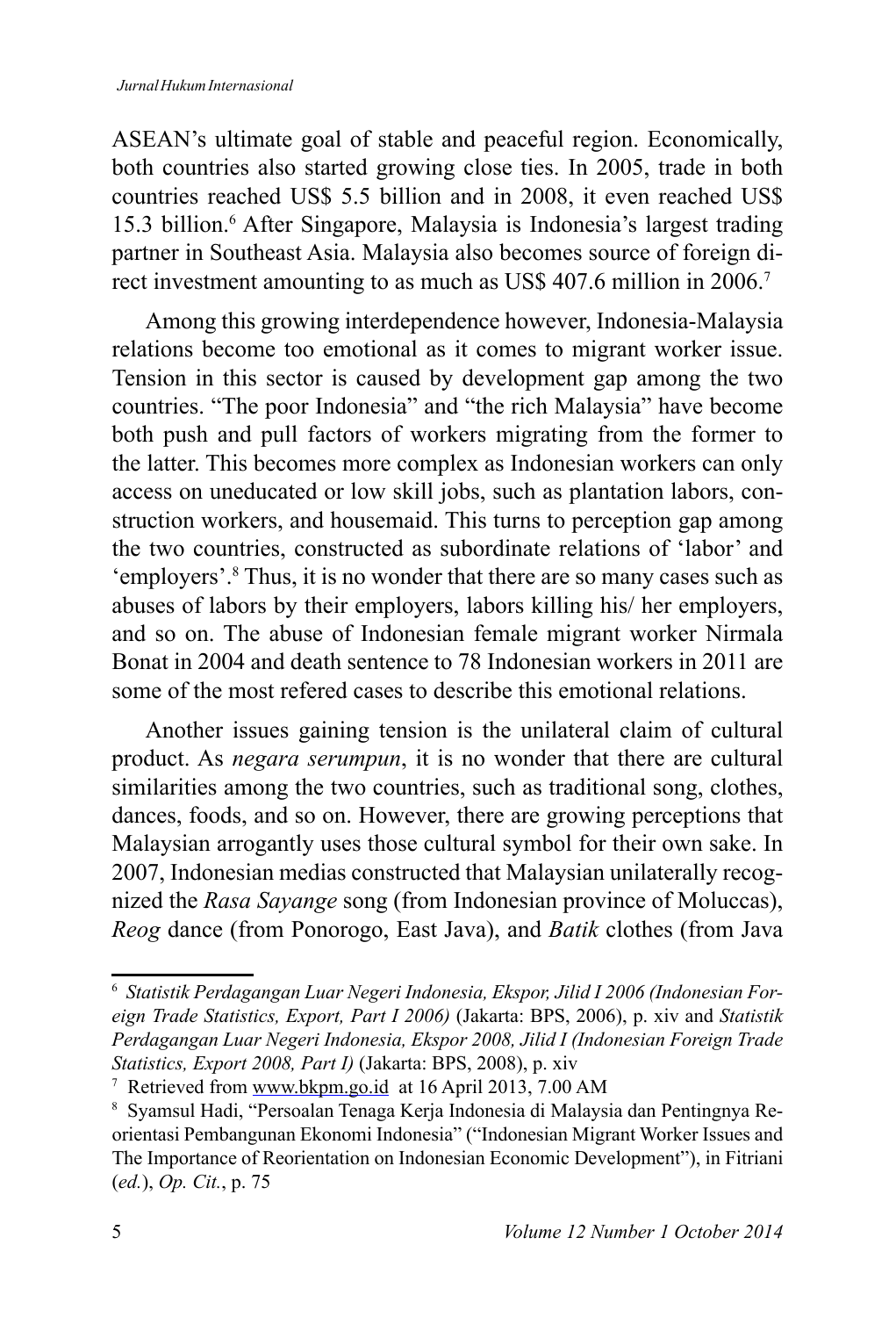and Sumatera) as its own. Public anger grew even more as Malaysian government used the *Pendet* dance from Indonesian resort island of Bali as its tourism icon.

Territorial disputes are another obstacles. As adjacent countries, there are so many areas belong to such, both on the land and the sea. Most of them are located along the land borders in Borneo islands and waters of Malacca Straits, Riau Islands, and Celebes Cea. In the last area, Indonesian public has yet to forget the lost of Sipadan and Ligitan Island to Malaysia. Running tough negotiation since 1960s, Joint Committee from both countries and High Commission from ASEAN failed to conclude any deals.<sup>9</sup> This made them to undergo legal action, in which in 2002 the International Court of Justice (ICJ) decided that Malaysia has full sovereignty on the two islands based on effective occupation status. The case causes deep bitterness among Indonesian and still lingers on the following territorial disputes, especially on Ambalat in  $2005$ .

### **III.THE SIGNIFICANCE OF DEMOCRACY AND NATIONALISM**

An important variable to analyze the Ambalat dispute is the democracy factor growing in the Post-New Order Indonesia. Previously within the grip of authoritarian rule where President Soeharto became the most dominant power, democracy marked the beginning of freedom and plurality on contemporary Indonesia. Starting from reform in 1997- 1998, Indonesia has been transforming its political system, especially on the establishment of institutional democracy by creating political parties (multiparty system), supporting free and independent media and non-governmental organization, conducting national election, strengthening legislative roles to control the executive, and so on. In this era, democracy has brought euforia of freedom especially on the freedom of information, opinion, and political participation, which sometimes lead to extreme direction.

Such euforia affects directly to decision making of public policy. Political actors are increasingly plural so that decision making can no

<sup>9</sup> Fitriani, "Evolusi Hubungan Indonesia-Malaysia" ("Evolution of Indonesia-Malaysia Relations"), *Op. Cit.*, p. 40 and 49-50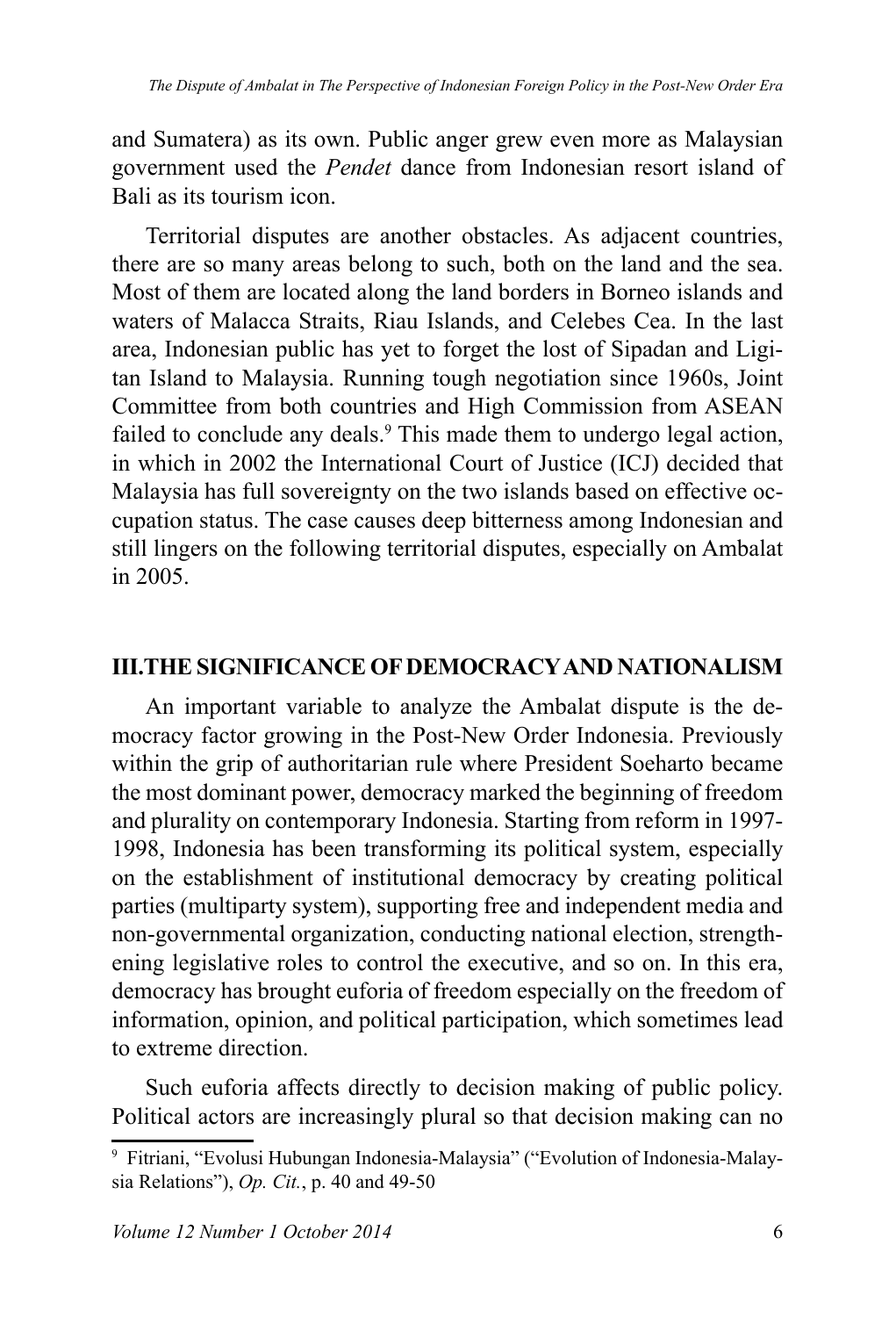longer be monolithic nor unilateral. In the context of Ambalat dispute, such public dimension has significant influence on the government's firm stance. It is as President SBY has been forded to follow public angers, that gave him no choice other than firm and 'confrontational' stances.

Government policy at that time was therefore cannot be detached from the growing negative sentiment among societies. There were so many demonstrations against Malaysian activities in Ambalat during March-June 2005, as seen in big cities such as Jakarta, Surabaya, Yogyakarta, Bandung, Semarang, Solo, Pekanbaru, Ambon, Medan, and Makassar. In some cities like Jakarta, Surabaya, and Makassar, some groups even established command posts using the *Ganyang Malaysia* as its name to register volunteers willing to be combatant as soon as war in Ambalat starts. In Makassar alone, there were 3,800 volunteers in March 2005, including former Indonesian Ambassador to United Kingdom and brother of former President B.J. Habibie, Fanny Habibie. There were also some groups committing on internet hacking on various Malaysian ministries, bodies, organization, and universities. This particular issue rouse a distinct perception of threat on Malaysian sovereignty in digital era.<sup>10</sup>

The Ambalat dispute itself was not only happening in 2005. In February 2007, tension rouse again as Malaysian warship entered Indonesian waters for three times and even moved as close as 300 yard from baseline. At 7 March 2007, there was an incident in which Indonesian fishermen was guarded to exit Ambalat Block by Malaysian warship.<sup>11</sup> In March 2009, more incidents happened as Malaysian warship and helicopter entered Ambalat waters at various times. Those incident are practically followed by harsh reaction from Indonesian side. Demonstration in front of Malaysian embassy in Kuningan district, Jakarta is

<sup>&</sup>lt;sup>10</sup> Compiled from Ahmad Nizar Yaakub, *Dances with Garuda: Malaysia-Indonesia* Bilateral Relations (Kuching: UNIMAS Publisher, 2013), pp. 161-162

<sup>&</sup>lt;sup>11</sup> "Mily Chief Denies Tightening Security in RI-Malaysia Border Areas", retrieved from http://www/antara.co.id/en/arc/2007/3/2/mily-chief-denied-tightening-security-in-ri-malaysia-border-areas/ at 17 December 2007, 06:05 PM and "Malaysian Warships Chase Away Indonesian Fishermen from Ambalat", retrieved from http:// www.antara.co.id/en/arc/2007/3/7/malaysian-warships-chase-away-indonesian-fishermen-from-ambalat/ at 17 December 2007, 05:58 PM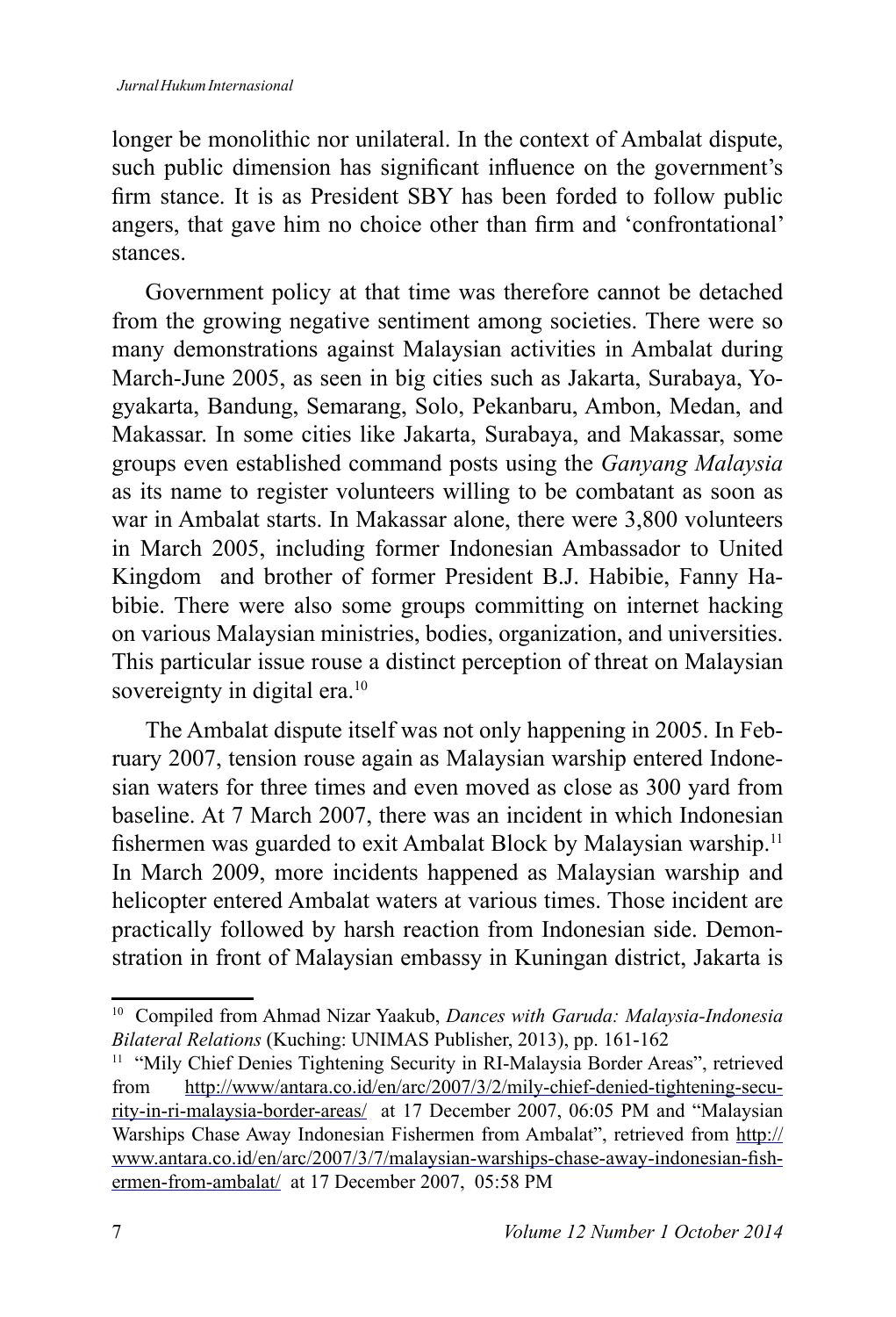a daily show whenever tension arises. In many times, demonstration goes anarchic and, in the view of Malaysians, goes too far as it includes flag-burnings.

Not only the so called people in the streets, other 'formal' stakeholders also showed stern reactions. The military also took part, in which the most influential bodies within them, the Indonesian Army (TNI AD), expressed their readiness to deploy forces in Ambalat. As stated by Army Chief Joko Santoso, the Indonesian Army saw Ambalat dispute as a violation on Indonesia's soverignty. However refering to its function within democratic state, Santoso expressed that his institution would adhere to any political decision taken by the president. Meanwhile the parliament members, triggered typically by the desire to gain public sympathy by taking advantages of sensitive issues, also expressed their tough stance. They said that they provided political support to mobilize large number of army in Ambalat.<sup>13</sup> One of them, Dioko Susilo stated that 'firm stances' and 'forces deployment' should be delivered to emphasize Indonesia's integrity in Ambalat. Moreover, another parliament member, Yorrys Raweyai, also supported the 'confrontation as long as it is necessary'.<sup>14</sup> Such members stances have been carried out to the parliament's stance as whole, whereas in June 2009 there were five representatives from the Commission I of Indonesian House of Representative to conduct official visit to Malaysian parliament in order to emphasize the former's claim over Ambalat.<sup>15</sup>

<sup>&</sup>lt;sup>12</sup> "KSAD: TNI AD Siap Dikirim ke Ambalat" ("Army Chief: Army Ready to Deploy in Ambalat"), last modified at 8 March 2005, retrieved from http://www.tempo. co/read/news/2005/03/08/05557639/KSAD-TNI-AD-Siap-Dikirim-ke-Ambalat at 30 August 2013, 5:23 PM

<sup>13</sup> "DPR Beri Dukungan Politik Pengerahan Pasukan TNI di Ambalat" ("Parliament Gave Political Support for Army Deployment in Ambalat"), last modified at 5 April 2005, retrieved from http://news.detik.com/index.php/detik.read/tahun/2005/bulan/04/tgl/05/time/181637/idnews/335290/idkanal/10 at 30 August 2013, 05:10 PM

<sup>14</sup> "Pemerintah Masih Kompromi Tangani Kasus Ambalat" ("Gov Still Compromises on Ambalat"), last modified at 5 March 2005, retrieved from http://www.tempo.co/ read/news/2005/03/05/05657536/Pemerintah-Masih-Kompromi-Tangani-Kasus-Ambalat at 30 August 2013, 5.00 PM

<sup>&</sup>lt;sup>15</sup> "Di Depan Parlemen Malaysia, Komisi I DPR Tegaskan Ambalat Milik RI" ("In Front of Malaysian Parliament, Commission I of House of Representative Emphasized Indonesia's Possession on Ambalat"), last modified at 9 June 2009, retrieved from http://www.tempo.co/read/news/2009/06/09/078180923/Didepan-Parlemen-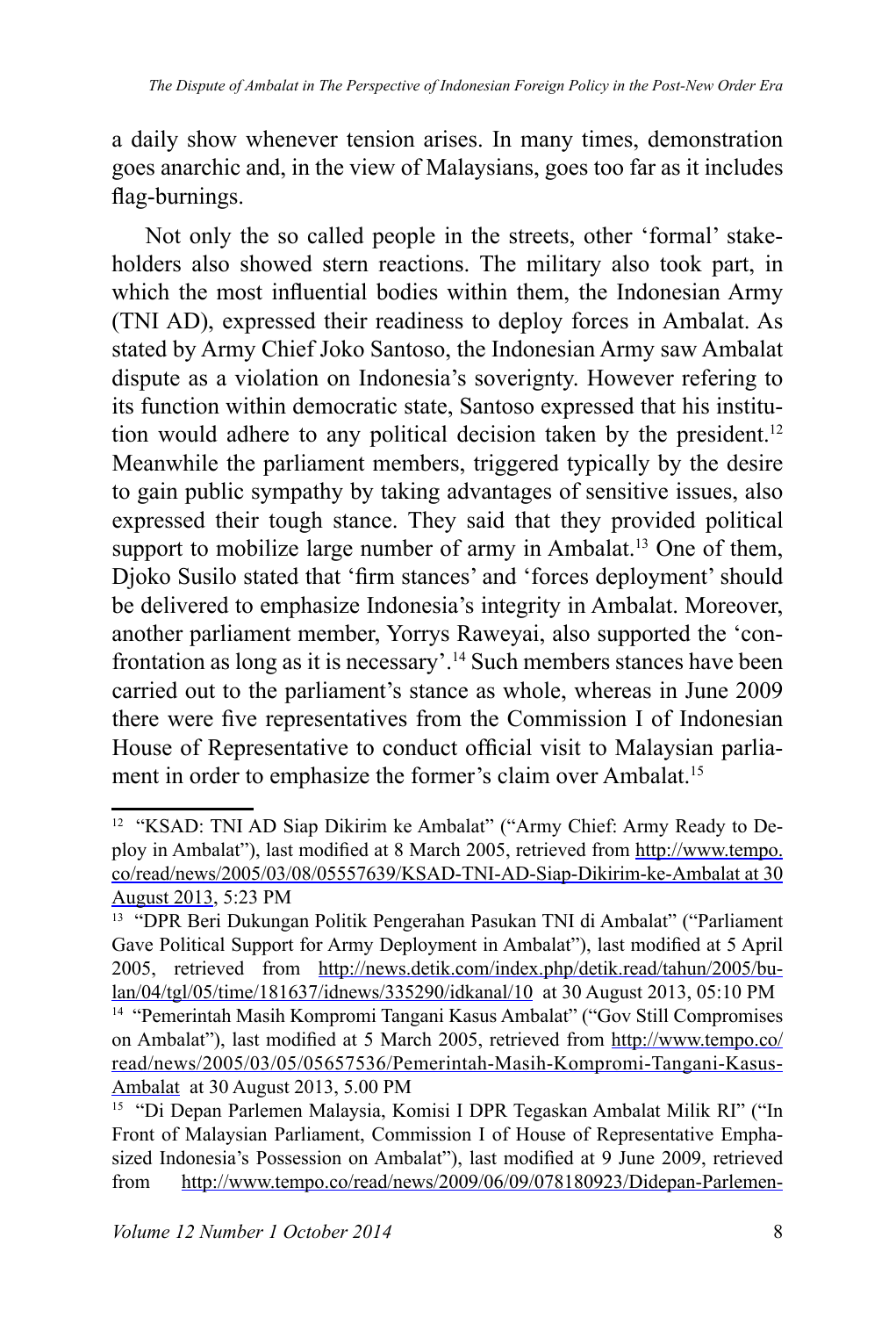#### *Jurnal Hukum Internasional*

In a certain degree, harsh stances taken by various stakeholders in society actually reflected the growing nationalism in Indonesia after the New Order. After the pitfall of Suharto regime in 1997-1998, Indonesia has been undergoing many humiliating drama putting it on underdog and even inferior position. The economic crisis in 1997-1998 caused profound economic impact in the society, such as the continuous declining of Indonesian currency, prolonged economic intervention by the International Monetary Fund (IMF), widespread poverty and unemployment, and ethnic conflicts. Democratic euforia in this era has also strengthened the disintegration sentiment in various provinces, as seen in Aceh, Papua, the Moluccas, and even Riau.

Indonesians were in general shaken when the East Timor residents voted to disintegrate in the referendum of 1998.<sup>16</sup> The lost of Sipadan and Ligitan Island to Malaysia in 2002 gave subsequent shock and worsened collective wounds within the society. In such situation, there was a growing psychological mood that Indonesia is in the process of collapsing. Accumulated disappointment, more problems from one to another, and the seemingly incapacitated democracy bringing no solution have made public in high frustation.

Indonesian media are not unsuccessful in catching such public feeling. In fact, they do more than just reporting the 'objective' realities regarding perception and responses of various Indonesians. Media itself has a distinct power to make public opinion. By doing the reporting, interviews and the like, they construct the people on the weak Indonesia and the incapable government.<sup>17</sup> Regardless on the importance of media within democratic life, it is also a reality that it has worsened feeling of 'inferiority against them' among the society.

In this light, it is no wonder if the Ambalat dispute in 2005 sparked many harsh reponses from various stakeholders. The case should not be seen as a single event, rather it is part of series accumulating from previous events. Harsh stances actually reflected society's deep disappointment since the beginning of *Reformasi*, which then be 'channeled'

Malaysia-Komisi-I-DPR-Tegaskan-Ambalat-Milik-RI at 30 August 2013, 5:10 PM <sup>16</sup> Eko Arnada, "Diplomasi atau Perang?" ("Diplomacy or War?"), at *Jawa Pos* Daily Newspaper, 16 March 2005

<sup>&</sup>lt;sup>17</sup> Triputra, *Op. Cit.*, p. 165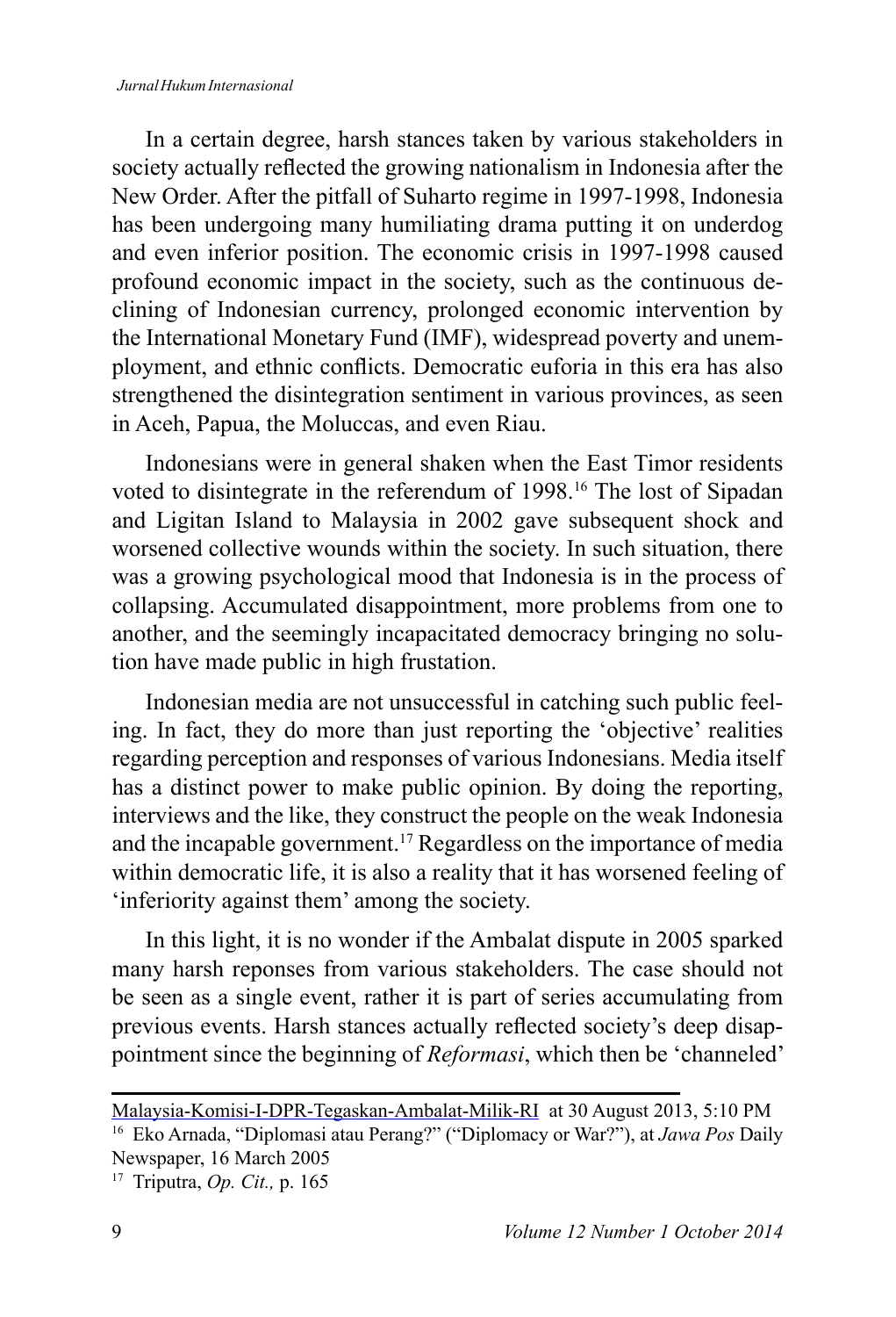externally to 'public enemy' called Malaysia.

The presence of Malaysia as 'public enemy' among this very unique momentum triggered harsh stances on Ambalat dispute. As explained before, Malaysia was perceived so negatively as it was described as being arrogant on migrant workers, culltural claim, and territorial dispute issue. Public could point their finger on the Sipadan and Ligitan case. in which many comment that it must not be happening again the future. Therefore, it is understandable that they cannot accept argument delivered by Malaysian government on Ambalat dispute. It was reported that after the inclusion of Sipadan and Ligitan island into Malaysian federation, it needed to redraw its baseline by incorporating Ambalat block. For Indonesian public, such argument reflected another Malaysian arrogance and Indonesia's erroding national sovereignty.<sup>18</sup>

By this logic, it is not a surprise to see that Indonesian society collectively showed the strengthening of nationalism during Ambalat dispute. Harsh statements, demonstrations, and establishment of comand posts were its concrete manifestation. Nationalism is basically an existence of collective loyalty among societies within a nation. It enables them to share common perception and solidarity and consequently takes common responses and actions.<sup>19</sup>

It is this nationalism factor that finally transformed by the elite into military action to Ambalat block. The revival of nationalism among Indonesian has become 'coercive' instrument to make their government respond in line with it. In this point, military option was taken because of domestic pressure. As mentioned before, Indonesian government then took a response far from its usual manner of diplomacy and being lenient in dealing with international issues.

In different point of view, such response was not only caused by domestic pressures alone, as the political elite, in this regard President SBY, had his own interests in Ambalat issue. By committing military manouver, Presiden SBY hoped to gain popularity among his people.

<sup>&</sup>lt;sup>18</sup> Territorial dispute issue, regardless of its connection to other following events, is indeed such a sensitive issue that will triger sentiment of nationalism. The issue directly hit the national sovereignty principle and meet perfectly with the national pride feeling, self-esteem, and we-feeling.

<sup>&</sup>lt;sup>19</sup> Yaakub, *Op. Cit.*, pp. 135-136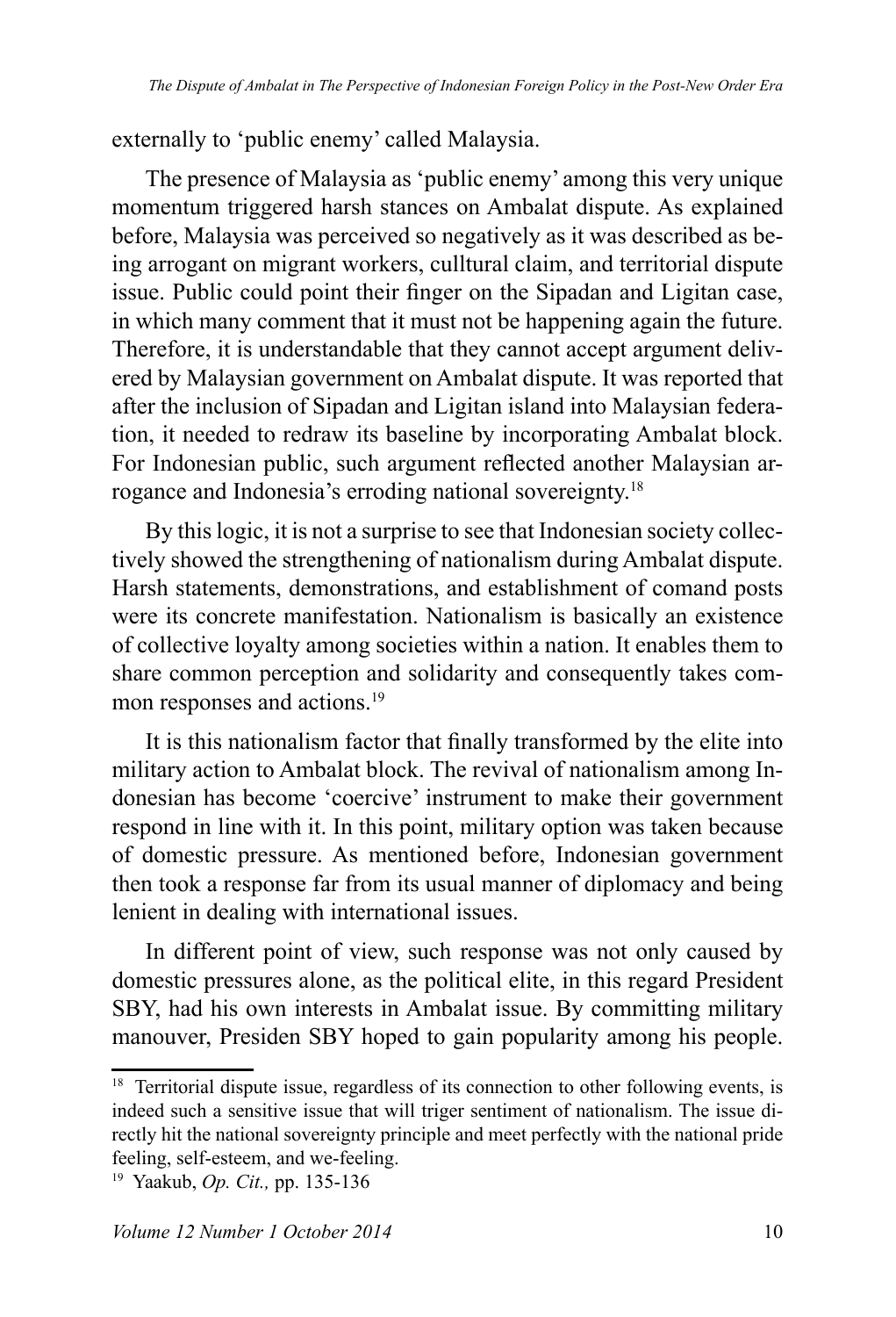It is clear that Ambalat dispute was used to divert prolonged domestic social, economic, and political problems. At the beginning of his tenure, President SBY faced severe criticisms due to the slow reponses toward earthquakeand its huge victims in Aceh and increasing unemployment and inflation, as well as tight political pressures from opposition groups. This made his government to be unpopular among public. Ambalat dispute, therefore, had the very motive to increase President's image by taking nationalistic action.

The leveling up of nationalism after it reached low point on the economic crisis 1997-1998 was a positive sign to solidify support for the ruling regime, which at the meantime prepared an economically unpopular policy, namely rising of the fuel prices. At the meantime, it can be seen that critics from opposition and observers were drowned by emotional nuances brought about by the Ambalat dispute.

In the light of Indonesia's territorial inferiority after the lost of Sipadan and Ligitan, during Ambalat case President SBY tried to signal that Indonesia is in no hesitancy to use military might to defend its integrity. Such action also gave message to domestic separatists, especially those in Aceh and Papua, that the central government is also in no hesitancy to take firm measures against them.

Therefore, it is understanable that President SBY chose to take firm response. In the next development, such response was not only manifested in military manouver alone. President SBY himself joined in a warship to patrol Ambalat. He also showed more seriousness by increasing national defence budget as much as Rp 1.7 trillion in May 2005. In December 2005, Indonesian military conducted marine security training involving 40 warships sailing from Surabaya to Celebes Sea through the strait of Makassar. In 2006, defence budget was raised again from Rp 21.6 trillion to Rp 24 trillion.<sup>21</sup> All those actions showed firm responses by Indonesian government on Ambalat dispute.

 *Ibid.,* p. 163

 *Ibid.*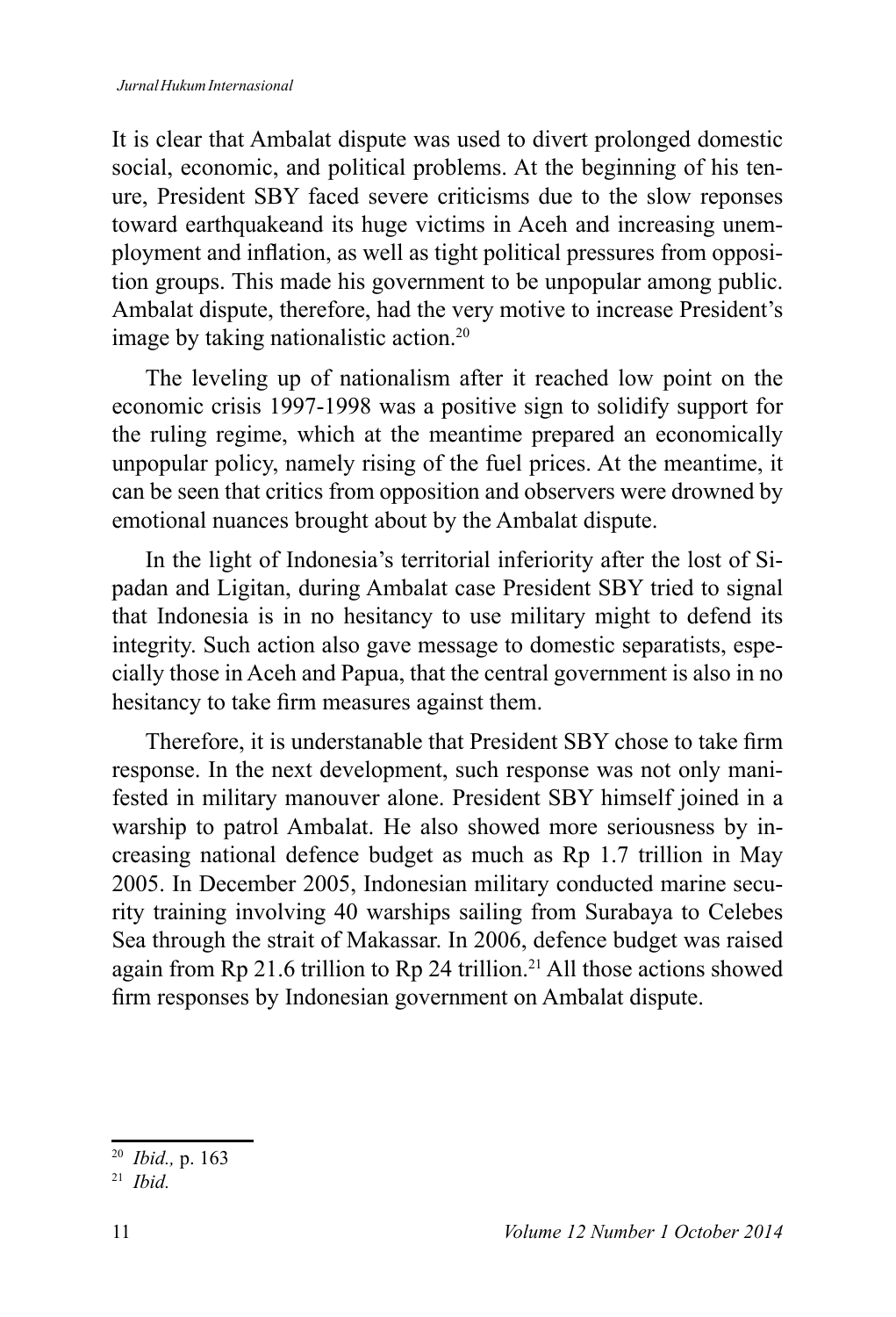### **IV. AMBALAT DISPUTE AND ASEAN CENTRALITY PRINCIPLE OF INDONESIAN FOREIGN POLICY**

From a different point of view, Indonesia's response toward Ambalat dispute cannot be detached from the principle of "ASEAN Centrality" that strongly substantiated the Indonesian foreign policy. The principle has actually grown since the New Order era and but still apply until nowadays. Therefore, this ASEAN factor represents continuing factor in the midst of changing factor represented by the existence of democracy and the incremental rising of nationalism. In Ambalat dispute, as explained later, this ASEAN Centrality factor becomes the most important control variable restraining firm responses not to develop into open war.

ASEAN's importance to Indonesia is the manifestation of President Suharto's foreign policy aiming for stable and peaceful region. The principle came in the midst of various instability and potential military conflicts in Southeast Asia, such as the abovementioned Indonesia-Malaysia confrontation in 1960s. For New Order regime, a stable and dynamic Southeast Asia provides conducive ground for Indonesia's economic development, as well as recover its international reputation by turning over the previously confrontational into a more benign foreign policy. The vision was materialized in the establishment of ASEAN between Indonesia, Malaysia, the Philippines, Singapore, and Thailand. In its development (including enlargement into 10 members nowadays), ASEAN proves to bring stability and peace in the region, including participates constructively in the settlement of Cambodian conflict. ASEAN has such an important role that it is regarded as the most progressive institution in the Asia Pacific.<sup>22</sup>

In the post-New Order era, the Indonesian government still regards ASEAN as its most convenient base for its activities in international relations. In fact, ASEAN enables Indonesia to interact with regional great powers confidently. It is an undeniable fact that Indonesia and its Southeast Asian fellows are actually group of small countries that can fall very easily into sphere of influence of the great powers, such as

<sup>&</sup>lt;sup>22</sup> Mark Beeson, *Institutions of the Asia Pacific: ASEAN, APEC, and Beyond* (Routledge: London and New York, 2009), pp. 37-55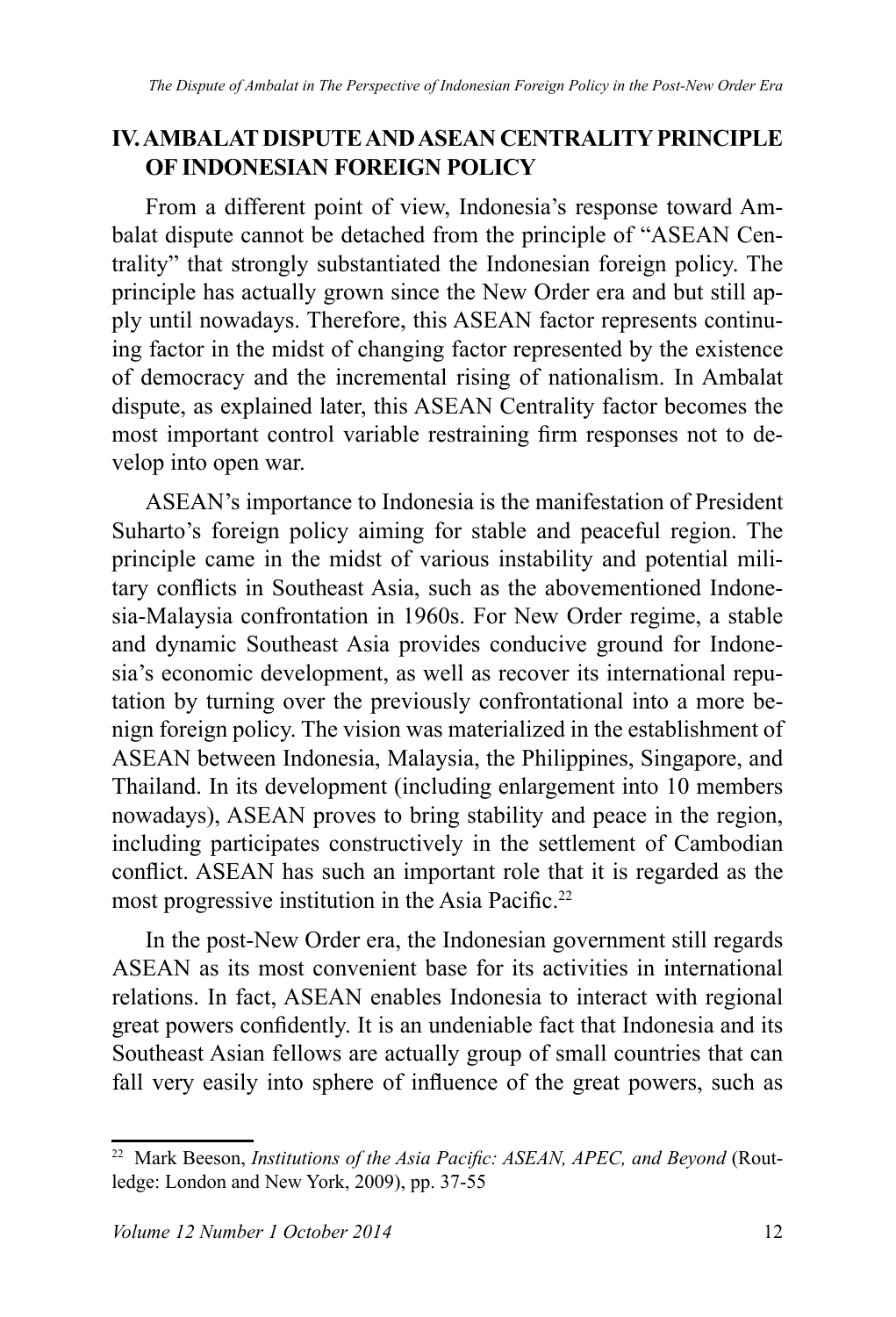China, Japan, the United States, Australia, and so  $\text{on.}^{23}$  It is interesting to discover that while ASEAN provides some kind of political 'defence' against those great powers, the great powers themselves feel convenient to hand on leadership role to them rather than to their rivals.

This systemic and geostrategic perception is then formulated to current political doctrine promoted by Indonesian Foreign Ministry, namely the Doctrine of Natalegawa. Named after Indonesian current Minister of Foreign Affairs Marty Natalegawa, the doctrine basically describes the multipolarity in East Asia in which there are no single dominant power after the Cold War. Military tension is not a dominant issue that it can appear alongside with economic and coordination issues. Such condition provides spaces for ASEAN to be the 'center' of the region (the so-called ASEAN Centrality Principle). Nowadays, there are so many iniatives taken with ASEAN as the center, such as the ASEAN+3, ASEAN-China Free Trade Area (ACFTA), ASEAN-Korea FTA, ASEAN-Australia-New Zealand FTA (AANZ FTA), ASEAN-Japan Comprehensive Economic Partnership Agreement (CEPA), and many others.<sup>24</sup>

It is assumed that such "ASEAN Centrality" principle would provide a distinct political prestige to Indonesia. Indonesia is regarded itself as 'natural leader' of ASEAN due to its leverage in geographical space, population, and Gross Domestic Product (GDP). Hence the ASEAN-led regionalism is commonly seen as a distinct advantage that Indonesia can enjoy. As the result, Indonesian foreign policy becomes very "pro-ASEAN" in its nature. In line with this, in almost all circumstances, Indonesia always shows its friendly 'face' and accomodation towards its neighbors in ASEAN.

In Ambalat dispute, this ASEAN Centrality factor seems not to be dominant in the first place. The principle cannot avoid military manouvers taken by the government, as if it is the democratic and nationalism becoming the most relevant factors. However, the importance

<sup>&</sup>lt;sup>23</sup> Alice D. Ba, "The Politics and Economics of 'East Asia' in China-ASEAN Relations", in Ho Khai Leong and Samuel C. Y. Ku (eds.), *China and Southeast Asia:* Global Changes and Regional Challenges (Singapore: ISEAS, 2005), p. 179

<sup>&</sup>lt;sup>24</sup> Syamsul Hadi, "Indonesia, ASEAN, and the Rise of China: Indonesia in the Midst of East Asia's Dynamics in the Post-global Crisis World", in *International Journal of China Studies, Vol. 3, No. 2 (August 2012), p. 160*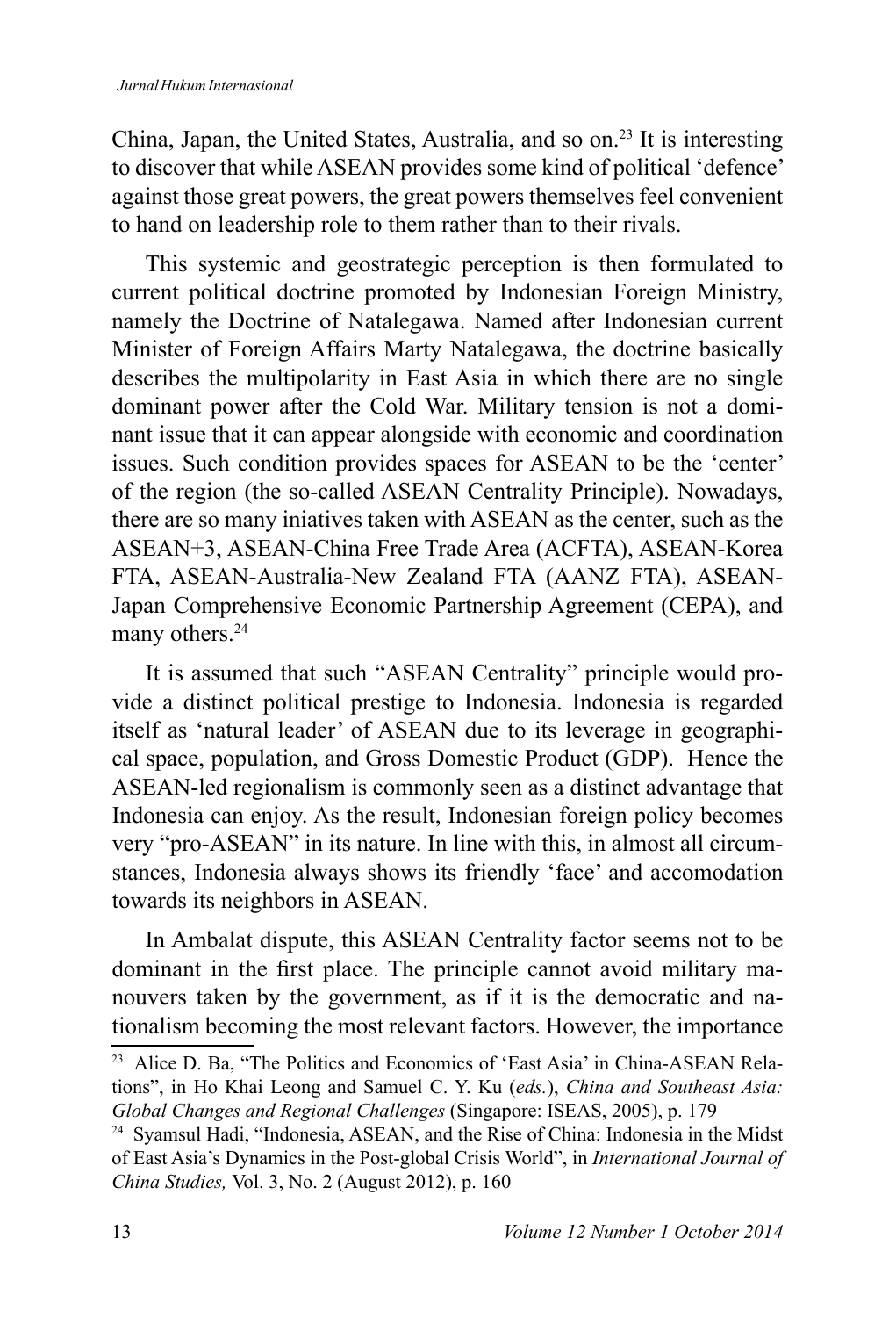of ASEAN Centrality rests on the fact that Ambalat dispute never becomes an open war between Indonesia and Malaysia. By positioning itself as a leader advancing toward regional stability in ASEAN, an open war option with Malaysia in Ambalat dispute will deny what Indonesia promotes for so long. Concrete manifestation of this ASEAN Centrality Principle can be seen from responses of Indonesian Ministry of Foreign Affairs. As the main promotor of this principle, it is no wonder to see that this ministry becomes the ultimate ASEAN defender. The ministry seemed to play only moderate role in the Ambalat issue. Different from harsh stances by civil society, army, parliament, mass media, and even President SBY himself, Ministry of Foreign Affairs showed lenient measures by only delivering diplomatic note to Malaysia. Between 1998 to June 2009, it is reported that there were 36 notes sent by Indonesia.

Moreover, the ASEAN Centrality Principle gained more influence in the settlement of the dispute. By taking military manouvers in Ambalat, Indonesian government actually had two options in mind: first, moving up the conflict into an open war, and second, moving down the strategy into diplomatic track. In the subsequent development, it is clear that the first option was never taken by the government. Until now, there is no open war between Indonesia and Malaysia due to Ambalat issue. Therefore, the ASEAN Centrality Principle became the controlling variable determining the response not to be exaggerative. The influence of Ministry of Foreign Affairs is very clear here as it stated that the dispute would never become a military war, as voiced by its spokesman:

*...sikap RI terhadap pelanggaran wilayah yang dilakukan oleh Ma*laysia di Blok Ambalat sebenarnya sudah cukup tegas yaitu dalam *bentuk negosiasi dan patroli laut di wilayah kedaulatan kita. Patroli laut adalah bentuk penegasan terhadap kepemilikan wilayah yang merujuk pada Konvensi Hukum Laut UNCLOS 1982...*Jadi **itulah ketegasan yang kita lakukan dan tidak bisa lebih dari itu, karena kita tidak berkeinginan untuk mengarah pada gunboat** 

<sup>&</sup>lt;sup>25</sup> "Indonesia Kirim 36 Protes Soal Ambalat" ("Indonesia Sent 36 Protests Regarding Ambalat"), last modified at 5 June 2009, retrieved from http://bisniskeuangan. kompas.com/read/2009/06/05/13310731/Indonesia.Kirim.36.Protes.soal.Ambalat at 30 August 2013, 05:00 PM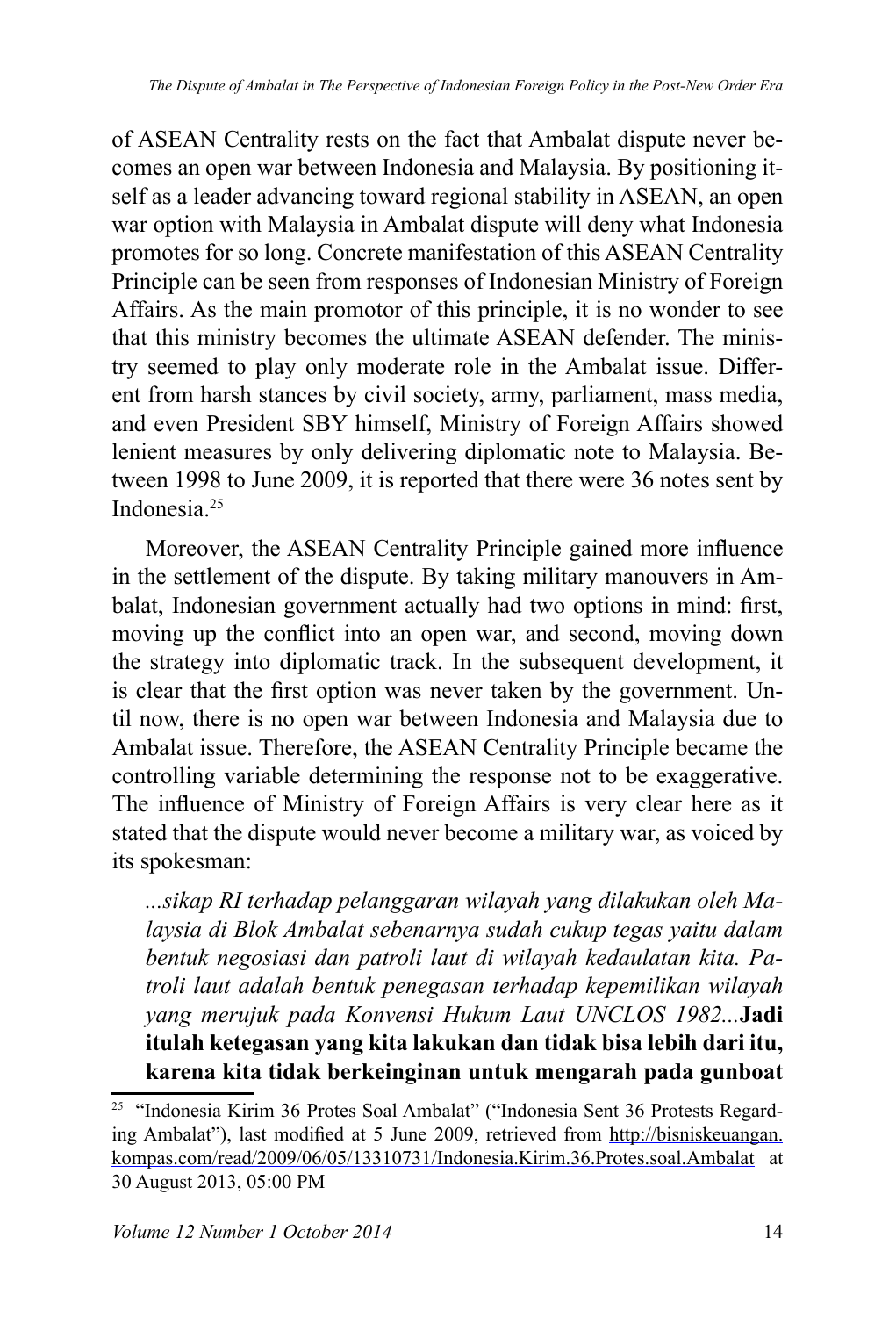**diplomacy atau penggelaran angkatan laut dan juga aktivitas yang menuju kepada suatu kekerasan***. Hal itu yang kita hindari, karena kita mengedepankan negosiasi dan diplomasi, itu merupakan komitmen pemerintah yang sudah disampaikan oleh Presiden...*

*...Indonesian response on Malaysia's border violation in Ambalat block is sufficiently firm by conducting negotiation and sea patrols* in our own sovereign area. Sea patrol reflects Indonesia's firmness *on territorial belonging refering to the UNCLOS 1982 Convention...* therefore, it is manifestation of our firmness and it cannot be **more than that, since we have no intention to engage in gunboat diplomacy nor navy deployment as well as any violence activities.** *It is what we avoid, since we prefer negotiation and diplomacy, itself is the government's commitment delivered by the president...*

(bold is given by the author as emphasis)

The principle gives 'limit' on how far the military manouvers can go on the Ambalat dispute. Military manouver is allowed to be Indonesia's general response in the dispute as long as it is needed to meet the nationalist' demand from domestic stakeholders. However in the next phase, Indonesian government decided to take diplomatic track and dialog to solve the issue. Bilateral diplomacy became prominent, as seen at 7 March 2005, when President SBY stated that both Indonesia and Malaysia committed to peacefully settle the Ambalat dispute. The statement was delivered after phone call between President SBY and Malaysian Prime Minister (PM) Abdullah Ahmad Badawi.<sup>27</sup> Moreover, there was a meeting for ministry of foreign affairs at 9 March 2005, in which Indonesian Hassan Wirajuda dan Malaysian Sri Syeh Hamid Albar explained and negotiated their stances on Ambalat dispute.<sup>28</sup>

<sup>&</sup>lt;sup>26</sup> "Sikap Pemerintah Tegas untuk Ambalat" ("Government is Firm on Ambalat"), in Tabloid Diplomasi, June 2009 Edition

<sup>&</sup>lt;sup>27</sup> "Presiden: PM Badawi Janjikan Cara Diplomasi Selesaikan Ambalat" ("President: PM Badawi Promised on Diplomacy to Resolve Ambalat"), at *Kompas* Daily Newspaper, 7 March 2005

<sup>&</sup>lt;sup>28</sup> "Indonesia Tidak Akan Bawa Kasus Ambalat ke ASEAN" ("Indonesia Will Not Bring Ambalat to ASEAN"), retrieved from http://www.tempointeraktif.com/hg/nasional/2005/03/08/brk,20050308-63,id.html at 29 October 2008, 8.00 PM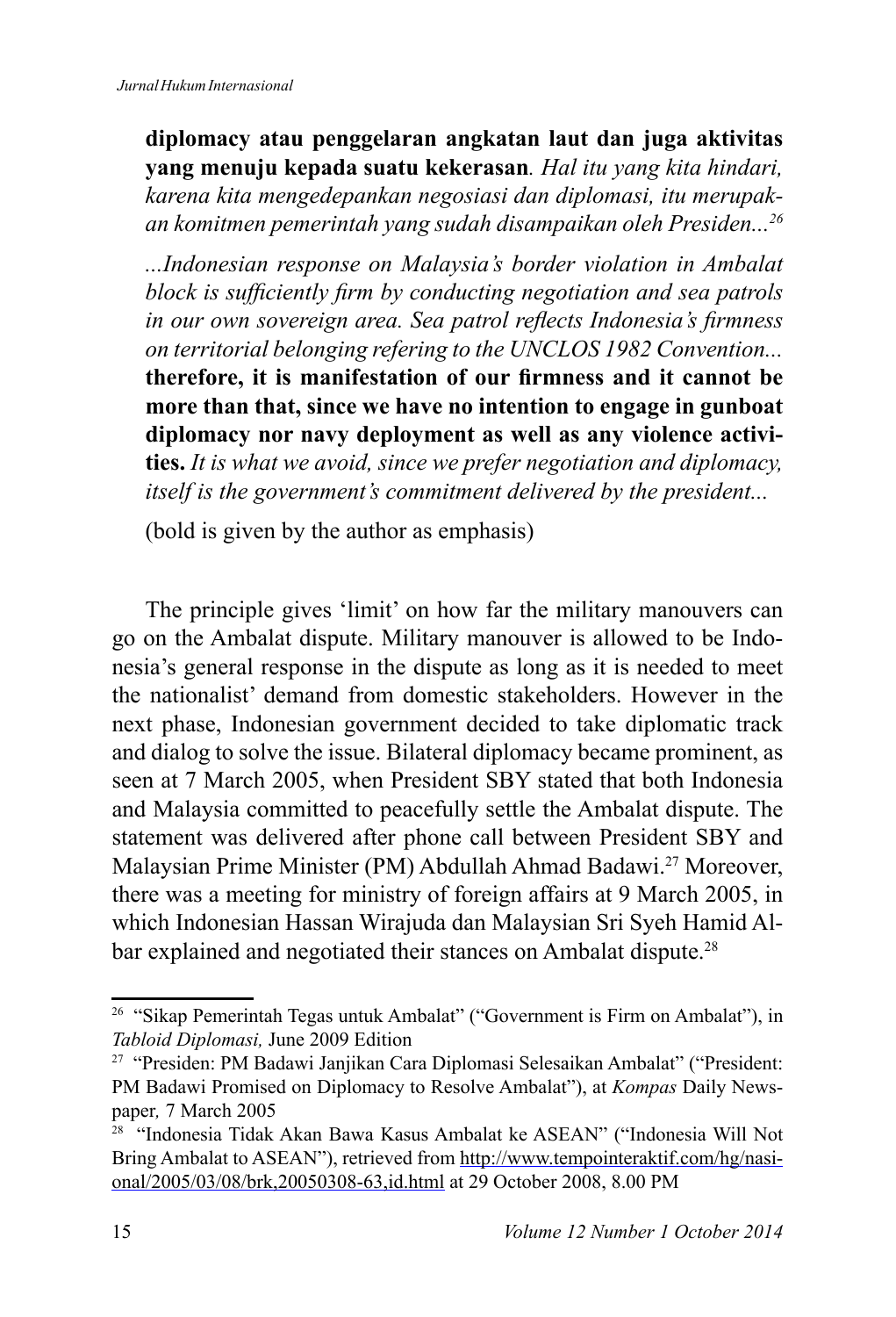Albar also met President SBY in the National Palace at 11 March 2005. They agreed on the need of both parties to maintain good relations, both in governmental and military leader level.<sup>29</sup> Another bilateral diplomacy was conducted through Indonesia-Malaysia technical meeting regarding territorial dispute in Tanjung Benoa, Bali, 22-23 March 2005.<sup>30</sup>

Diplomacy and dialog are in accordance with the prevailing ASEAN norms in Southeast Asia, in which Indonesia tries to be its focal point. As part of regional 'code of conduct', nations here developed principle of Pacific Settlement of Disputes and Non-Violence. In Ambalat dispute, diplomacy and dialog were shown by both parties through phone call between leaders, bilateral meeting, and technical meeting. Moreover, both Indonesia and Malaysia tried to implement the principle of 'ASEAN Way' to settle dispute, i.e. by conducting consultation and consensus (*musyawarah dan mufakat*).<sup>31</sup>

All this activities drove towards intensifying dialogue between the two countries. The more the dialogues are, the more intensive the confidence building measures between the conflicting parties, so that the settlement will be likely more constructive and responsible. No matter how robust the emotional pressures are, including the growing nationalism surrounding Ambalat dispute, in the end it is the engrained tradition in ASEAN, founded by Indonesia itself, to become determining variable gradually changed the course of the conflict from confrontation to dialogue and cooperation. The factor went along with the intention of both parties to restrain themselves, as well as the emergence of other domestic issues in Indonesia, such as corruption, cabinet reshuffle, terrorist arrests, and so forth that made the Ambalat dispute old-fashioned.

<sup>&</sup>lt;sup>29</sup> "Sembilan Blok Minyak Rawan Sengketa" ("9 Oil Blocks Are Vulnerable to Territorial Dispute"), in *Koran Tempo* Daily Newspaper, 12 March 2005

<sup>&</sup>lt;sup>30</sup> "Tim Perunding Deplu-RI untuk Kasus Ambalat Didukung Lima Penasihat" ("Indonesian Ministry Foreign Affairs' Negotiating Team Are Supported by 5 Advisers"), retrieved from HTTP://WWW.INDONESIA-1.COM/KONTEN.PHP?NAMA=NEWS&OP=DETAIL\_ NEWS&ID=271 at 29 October 2008, 8:22 PM

<sup>&</sup>lt;sup>31</sup> Besides these three principle, ASEAN also has 'non-interference in domestic affairs' and 'mutual respect for sovereignty of all nations'. See at Amitav Acharya, Constructing a Security Community in Southeast Asia: ASEAN and the Problem of *Regional Order* (London: Routledge, 2001), p. 48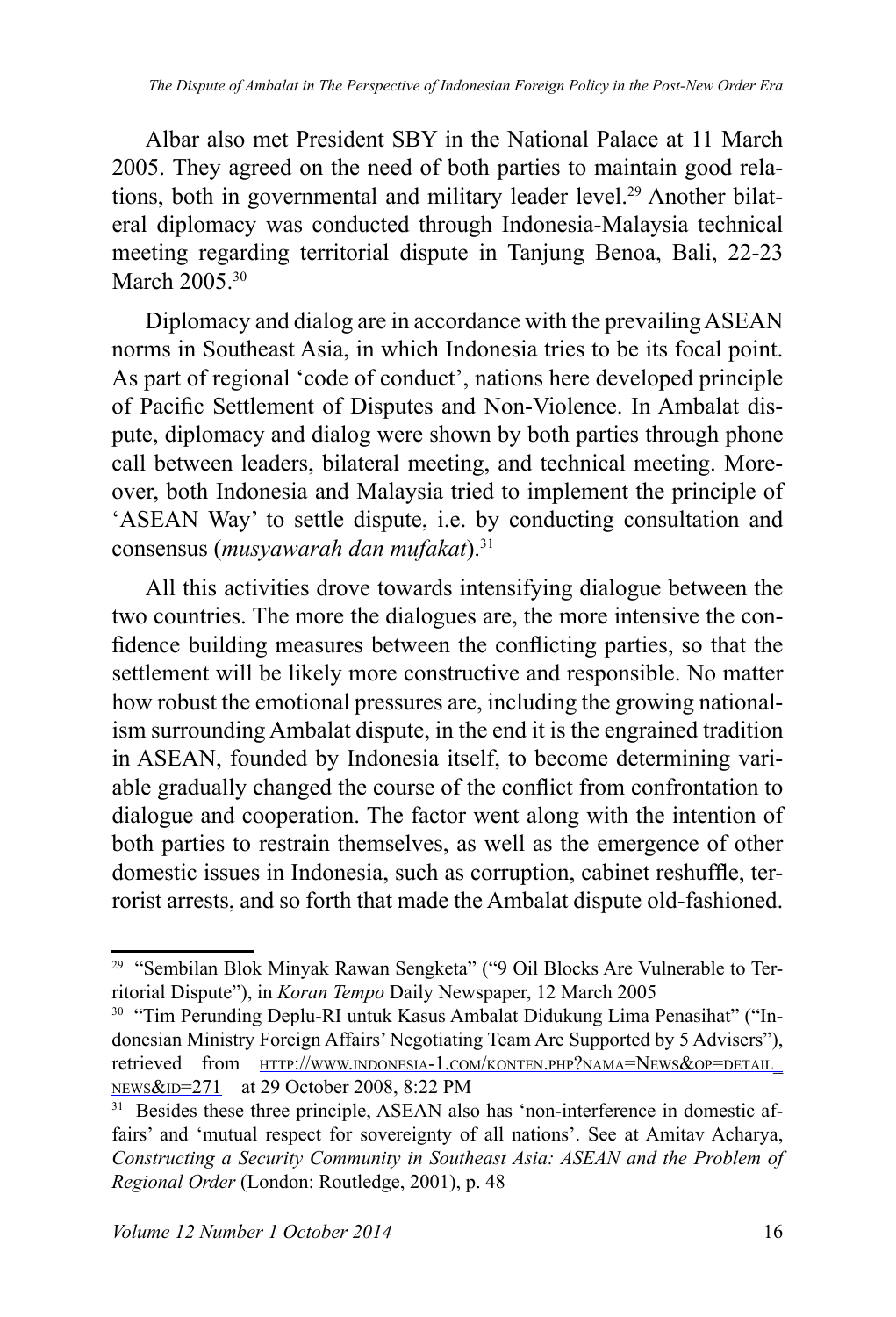### **V. CONCLUSION**

Indonesian foreign policy in the Post-New Order era seems to be more complex than in the previous era. In the New Order, Indonesian foreign policy was more elitist as the result of authoritarian political system. However in the Post-New Order era, there is an interaction between changing and continuing factors in the policy's decision making process. As seen in Ambalat dispute, changing factors are represented by democracy, e.g. through the emergence of plural actors committing to their own interests and colliding with one another to determine the outcome of a policy. Changing factors are also represented by the growing nationalism resulting from frustation due to long-standing domestic problems. Meanwhile, continuity is represented by the ASEAN Centrality Principle promoted by the ministry of foreign affairs. In one hand, democracy and nationalism have contributed to the government's firm stances through the sending of military force in Ambalat, while in the other hand, "ASEAN Centrality" principle became a controlling variable resisting the dispute not to be an open war.

In the different view, Indonesian foreign policy in the Ambalat dispute should be put in historical context. Ambalat is a good example showing public participation and pressure in determining foreign policy. However, such 'responsiveness' and 'aspirative behaviour' were by no means the product of unique political context at that time, in which public frustation due to long-standing domestic unresolved issues (such as economic crisis, separatism, territorial dispute, cultural claim, and migrant workers) have revived the nationalism, especially at grassroots level.

It means that the 'aspirative' trend of Indonesian foreign policy seems not to be persistent nor repetitive. In other cases, along with the changing priority, economic, social, and political context, the policy trend can develop into its initial format, i.e. 'elitist' and 'at a distance with the public'. At least, it appeared again on Bintan Island incident in  $2010$  as mentioned in the beginning of the writing, in which Indonesian government took lenient stance by only sending diplomatic notes. During this time, factos such as the peaceful solution in Aceh, economic recilience during the global crisis 2008-2009, domestic political stability, and Indonesia's chairmanship in ASEAN 2011 have made the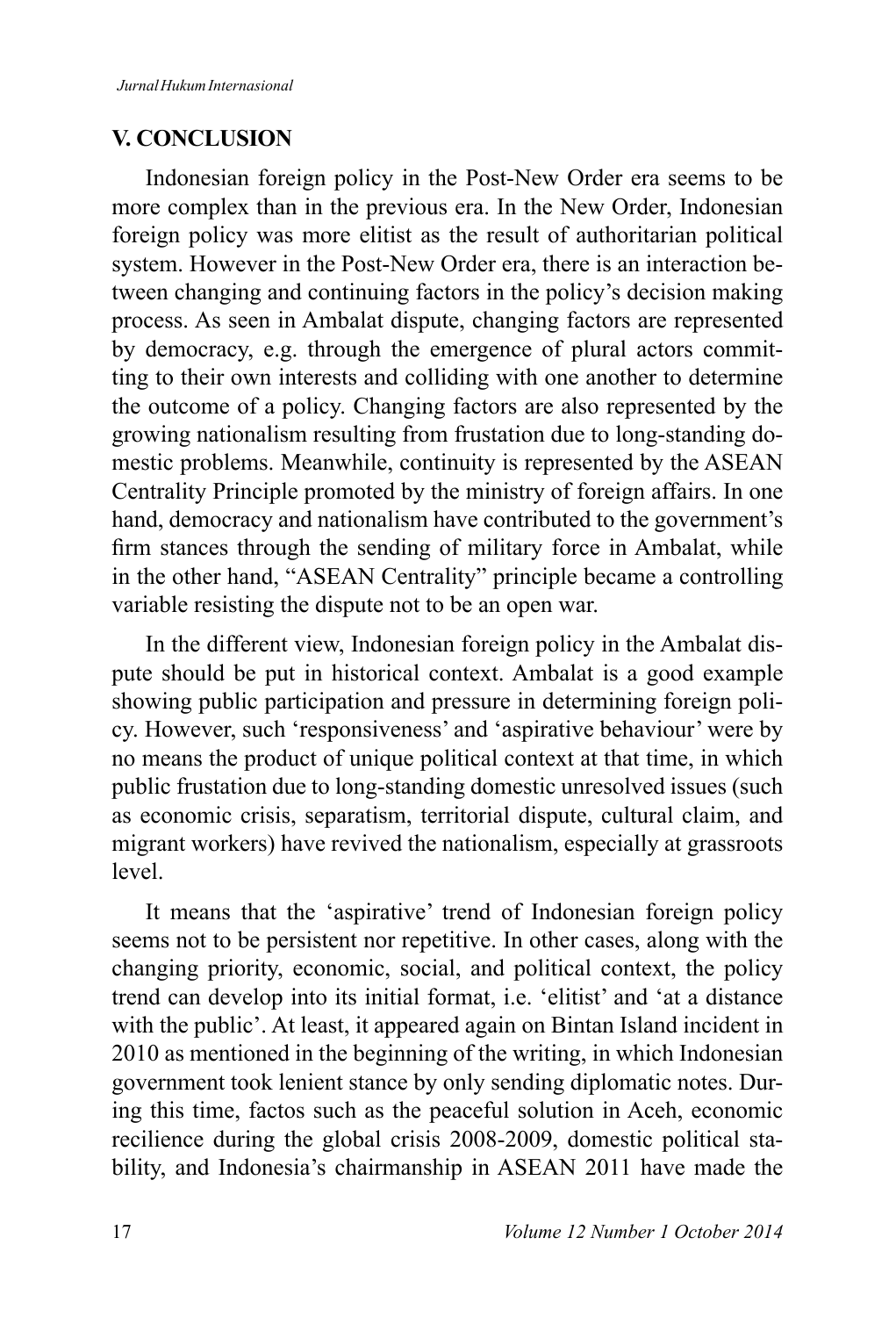government cultivate good image and confidence enabling it to take completely different stances than in the Ambalat. Indonesian minister of foreign affairs, Marti Natalegawa, even frankly stated that Indonesia is widely expected to give good example in the Bintan Island incident as Indonesia would chair  $\overline{ASEAN}$  in 2011

However, the Ambalat dispute indeed showed that in particular moment and case, the post-New Order Indonesian foreign policy is more dynamic and 'massive' in its nature. In one hand, Ambalat dispute clearly showed that public emotion contributed to the heating public discourse, making the case largely discussed. The factor met with political behavior and elite's interest, in which President SBY saw the dispute as an advantage to cultivate public support. But in the other hand, perception that Indonesia should give good example on inter-nations dispute settlement, as the consequence of Indonesia's intention to remain acknowledged as "ASEAN leader", has made all bustles stop as mere rethorics. In its diplomacy, Indonesia still seek pacific settlement and avoid violence measures in this interesting territorial dispute.

#### **REFERENCE**

- Acharya, Amitav. *Constructing a Security Community in Southeast Asia: ASEAN and the Problem of Regional Order. London: Routledge, 2001.*
- Ariatno, Melda Kamil. "Ambalat Milik Siapa?" ("Who Own Ambalat?"), on *Kompas*  Daily Newspaper. 8 March 2005.
- Arnada, Eko. "Diplomasi atau Perang?" ("Diplomacy or War?"). on *Jawa Pos* Daily Newspaper. 16 March 2005.
- Ba, Alice D. "The Politics and Economics of 'East Asia' in China-ASEAN Relations", in Ho Khai Leong and Samuel C. Y. Ku (eds.). *China and Southeast Asia: Global Changes and Regional Challenges. Singapore: ISEAS, 2005.*
- Beeson, Mark. *Institutions of the Asia Pacific: ASEAN, APEC, and Bevond.* Routledge: London and New York, 2009.
- Fitriani, Evi. "Evolusi Hubungan Indonesia-Malaysia" ("Evolution of Indonesia-Malaysia Relations"), in Evi Fitriani (*ed.*). *Hubungan Indonesia-Malaysia dalam*  Perspektif Sosial, Budaya, Negara, dan Media: Kasus Perbatasan dan Pekerja *Migran (Indonesia-Malaysia Relations in Social, Cultural, State, and Media Perspective: Border Issues and Migrant Workers*). Jakarta: UI Press, 2012.
- Hadi, Syamsul. "Indonesia, ASEAN, and the Rise of China: Indonesia in the Midst of East Asia's Dynamics in the Post-global Crisis World", in *International Journal*  of China Studies. Vol. 3, No. 2. August 2012.
- Hadi, Syamsul. "Persoalan Tenaga Kerja Indonesia di Malaysia dan Pentingnya Re-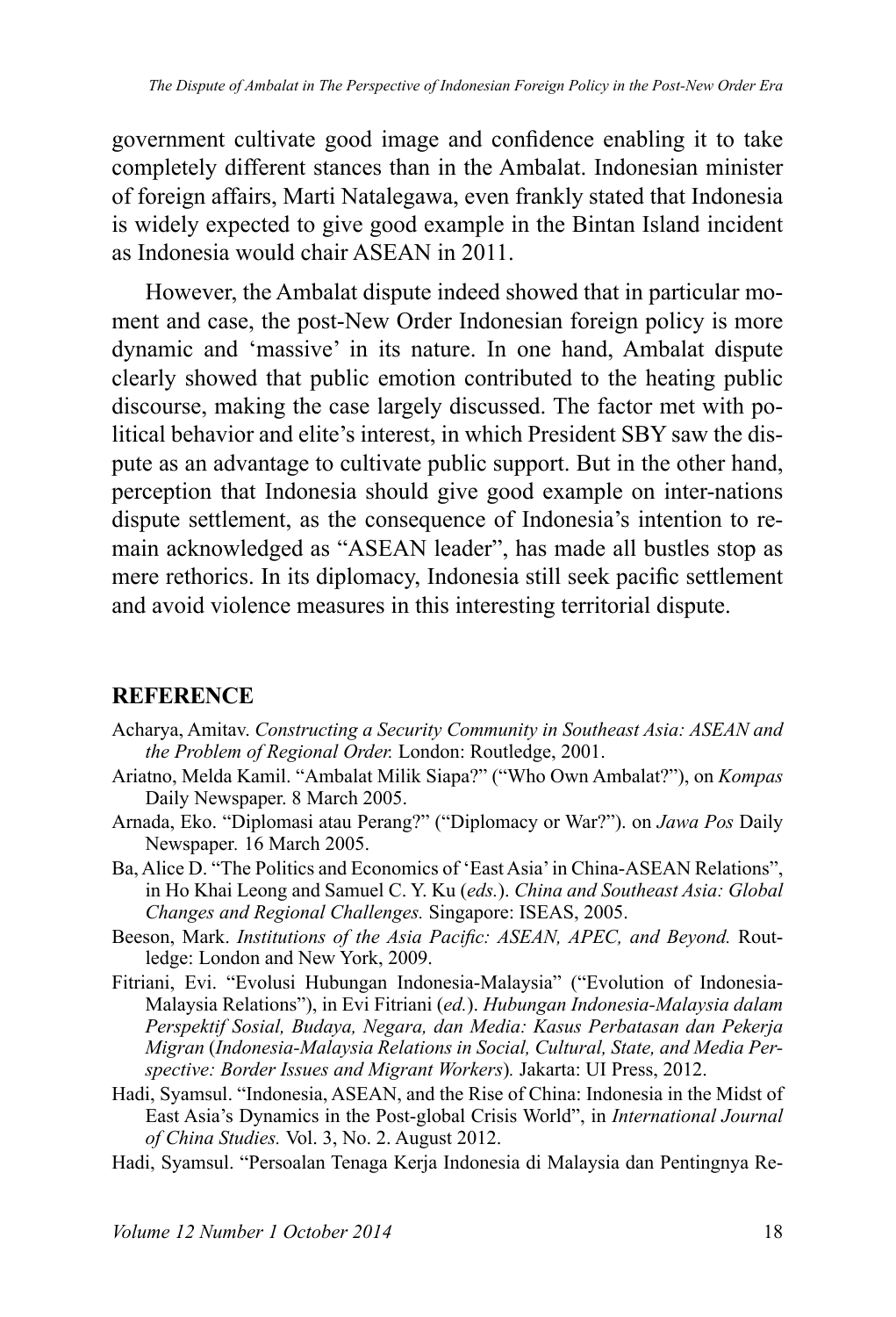orientasi Pembangunan Ekonomi Indonesia" ("Indonesian Migrant Worker Issues and The Importance of Reorientation on Indonesian Economic Development"), in Evi Fitriani (ed.). *Hubungan Indonesia-Malaysia dalam Perspektif Sosial, Bu*daya, Negara, dan Media: Kasus Perbatasan dan Pekerja Migran (Indonesia-*Malaysia Relations in Social, Cultural, State, and Media Perspective: Border Issues and Migrant Workers*). Jakarta: UI Press, 2012.

- Triputra, Pinckey. "Inferioritas Indonesia: *Framing Analysis* Hubungan Indonesia dan Malaysia dalam Media" ("Indonesian Inferiority: Framing Analysis on Indonesia-Malaysia Relations in the Media"), in Evi Fitriani (*ed.*). *Hubungan Indonesia-Malaysia dalam Perspektif Sosial, Budaya, Negara, dan Media: Kasus Perba*tasan dan Pekerja Migran (*Indonesia-Malaysia Relations in Social, Cultural*, *State, and Media Perspective: Border Issues and Migrant Workers).* Jakarta: UI Press  $2012$
- Yaakub, Ahmad Nizar. *Dances with Garuda: Malaysia-Indonesia Bilateral Relations.* Kuching: UNIMAS Publisher, 2013.
- [...]"Di Depan Parlemen Malaysia, Komisi I DPR Tegaskan Ambalat Milik RI" ("In Front of Malaysian Parliament, Commission I of House of Representative Emphasized Indonesia's Possession on Ambalat"). Avalaible at: http://www.tempo. co/read/news/2009/06/09/078180923/Didepan-Parlemen-Malaysia-Komisi-I-DPR-Tegaskan-Ambalat-Milik-RI, accessed on 30 August 2013, 5:10 PM.
- [...]"DPR Beri Dukungan Politik Pengerahan Pasukan TNI di Ambalat" ("Parliament Gave Political Support for Army Deployment in Ambalat"), avalaible at: http:// news.detik.com/index.php/detik.read/tahun/2005/bulan/04/tgl/05/time/181637/  $idnews/335290/idkanal/10$ . Accessed on 30 August 2013, 05:10 PM.
- [...] "Indonesia Kirim 36 Protes Soal Ambalat" ("Indonesia Sent 36 Protests Regarding Ambalat"), avalaible at: http://bisniskeuangan.kompas.com/ read/2009/06/05/13310731/Indonesia.Kirim.36.Protes.soal.Ambalat accessed on 30 August 2013, 05:00 PM.
- [...]"Indonesia Tidak Akan Bawa Kasus Ambalat ke ASEAN" ("Indonesia Will Not Bring Ambalat to ASEAN"), avalaible at: http://www.tempointeraktif.com/ hg/nasional/2005/03/08/brk,20050308-63,id.html. Accessed on 29 October 2008, 08.00 PM.
- [...] "Insiden Tanjung Berakit Tidak Bisa Diproses Hukum" ("Tanjung Berakit Incident Cannot Be Legally Processed"), avalaible at: http://www.antaranews.com/ berita/216617/insiden-tanjung-berakit-tidak-bisa-diproses-hukum accessed on 30 August 2013, 08:00 PM.
- [...]"KSAD: TNIAD Siap Dikirim ke Ambalat" ("Army Chief: Army Ready to Deploy in Ambalat"), avalaible at: http://www.tempo.co/read/news/2005/03/08/05557639/ KSAD-TNI-AD-Siap-Dikirim-ke-Ambalat accessed on 30 August 2013,  $05:23$ PM.
- *Malaya-Indonesia Relations 31st August 1957 to 15th September 1963.* Kuala Lumpur: Jabatan Chetak Kerajaan. 1963. As cited in Evi Fitriani. "Evolusi Hubungan Indonesia-Malaysia" ("Evolution of Indonesia-Malaysia Relations"), in Evi Fitriani (ed.). *Hubungan Indonesia-Malaysia dalam Perspektif Sosial, Budaya, 1HJDUDGDQ0HGLD.DVXV3HUEDWDVDQGDQ3HNHUMD0LJUDQ*(*Indonesia-Malaysia*  Relations in Social, Cultural, State, and Media Perspective: Border Issues and *Migrant Workers*). Jakarta: UI Press, 2012.